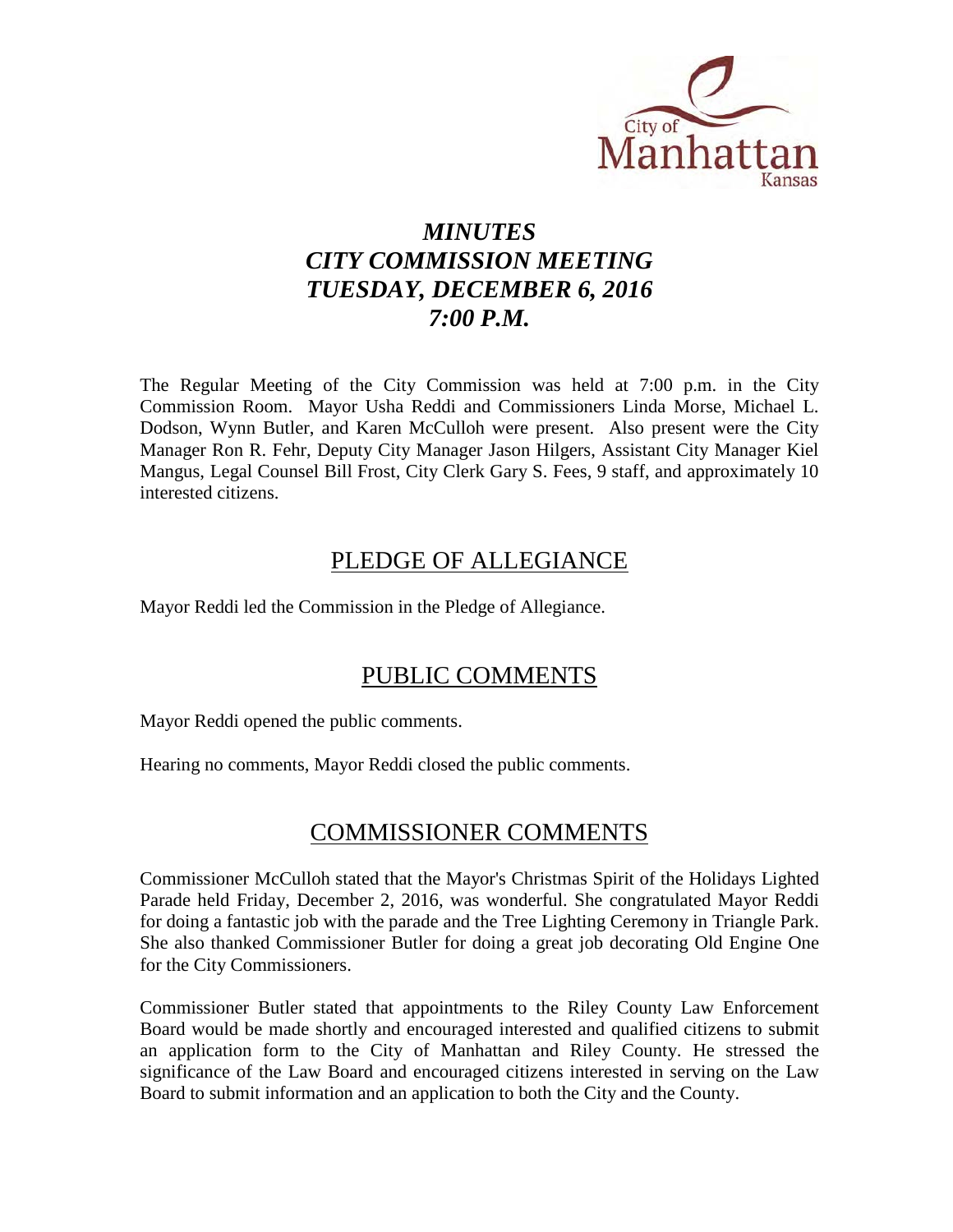# COMMISSIONER COMMENTS *(CONTINUED)*

Commissioner Dodson expressed his appreciation for the business leaders and volunteers that provided holiday decorations and developed the Festival of Lights event. He encouraged community members to attend the Pearl Harbor Day program on Wednesday, December 7, 2016, starting at 7:00 p.m., in Peace Memorial Auditorium at City Hall. He stated the Friends of Peace Memorial Auditorium are planning an observance program about Pearl Harbor with a presentation from Commissioner Butler, followed with a program and entertainment.

Commissioner Morse reiterated that she was looking forward to the Pearl Harbor Day events planned and the presentation from Commissioner Butler. She stated it is good to renew knowledge about historic events as a reminder of how we got the freedoms that we have today. She said the Festival of Lights and tree lighting ceremony was spectacular and is a great reason to come to Manhattan this time of year. Finally, she highlighted and voiced her pleasure to support the bicycle and pedestrian trail project for the Knox Lane Multi-Use Trail item that is on this consent agenda.

Mayor Reddi informed the community that approximately 6,000 to 8,000 people were in Manhattan for the Thanksgiving holiday, for the Festival of Lights celebration, and for the Kansas State University and University of Kansas football game. She stated the Flint Hills Breadbasket continues to collect food during the holidays and that a lot of children participated in the Mayor's Christmas Spirit of the Holidays Lighted Parade. She stated that the Flint Hills Discovery Center will be having a balloon drop at 9:00 p.m. on New Year's Eve, which would make a fun family activity and stated there are many other events going on in Manhattan. She said Manhattan is expecting some snow on Wednesday, December 7, 2016, and encouraged those interested in volunteering for the Snow Partners program to contact the City of Manhattan and read about the program on the City's website. She also stated the ice rink is open in City Park and encouraged citizens to shop local.

Mayor Reddi and City Manager Ron Fehr presented Karen Davis, Director of Community Development, with a certificate of recognition and floral arrangement in appreciation for her dedication and service of 35 years with the City of Manhattan as she anticipates her upcoming retirement. She was especially recognized for her steadfast skills in obtaining and administering over \$28.3 million in grants since 1993 and helped citizens rehabilitate over 274 homes in Manhattan.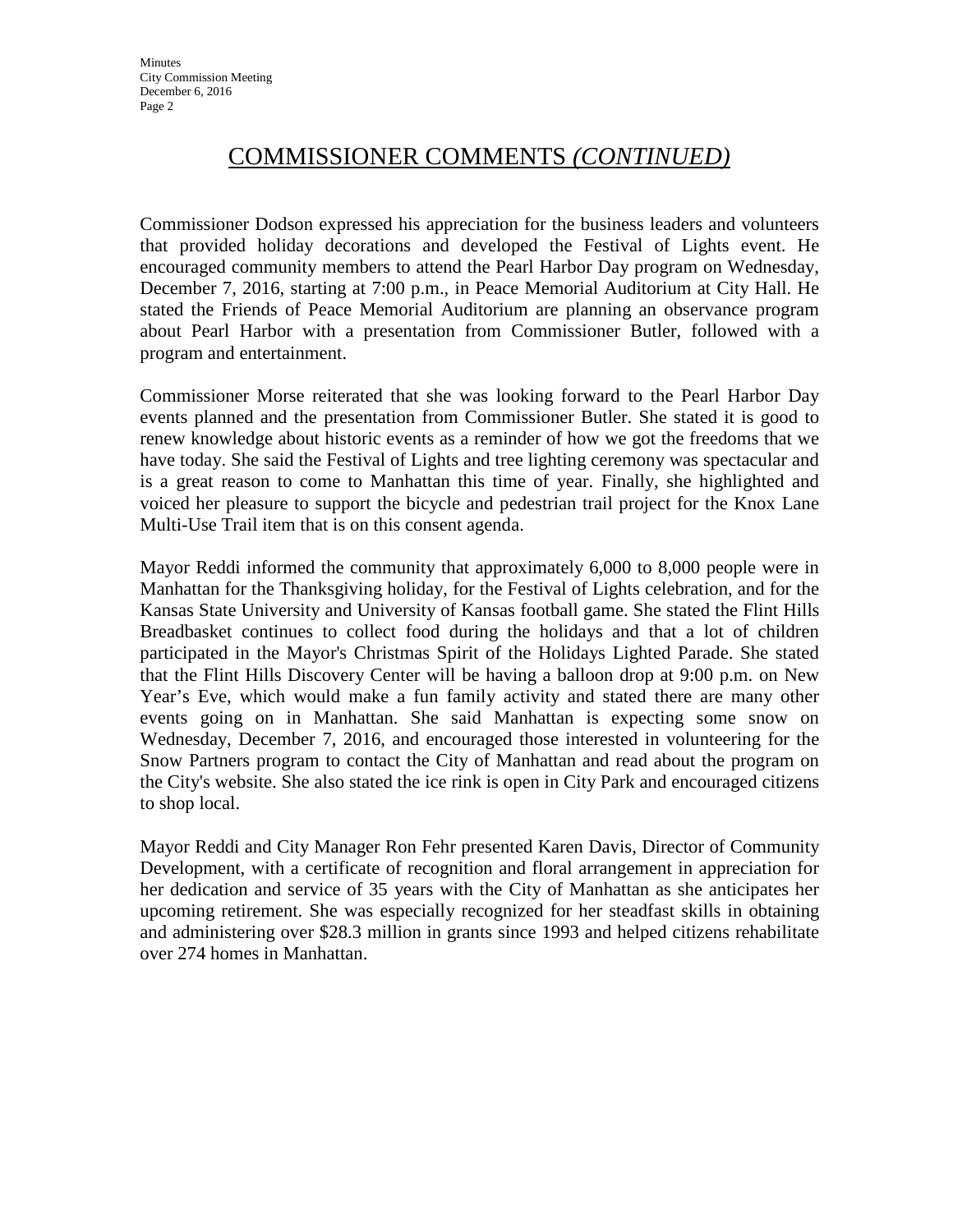Minutes City Commission Meeting December 6, 2016 Page 3

## CONSENT AGENDA

(\* denotes those items discussed)

#### **MINUTES**

The Commission approved the minutes of the Regular City Commission Meeting held Tuesday, November 15, 2016.

#### **CLAIMS REGISTER NO. 2835**

The Commission approved Claims Register No. 2835 authorizing and approving the payment of claims from November 9, 2016, to November 29, 2016, in the amount of \$2,794,844.69.

#### **LICENSES**

The Commission approved a Merchant Guard Agency License for calendar year 2017 for Allied Barton Security Services LLC, 161 Washington Street, Suite 600, Conshohocken, Pennsylvania; Securitas Security Services USA, Inc., 3641 Southwest Plass Avenue, Suite 150, Topeka, Kansas; and VendTech - SGI, LLC, 250 North Rock Road, Suite 360, Wichita, Kansas; a Tree Maintenance License for calendar year 2017 for Gudenkauf Tree Service, Inc., 102 North Street, Seneca, Kansas; KCAT LLC, 22420 Overland Road, Onaga, Kansas; and Out on a Limb Tree and Home Care, 101 East Valley Street, Wamego, Kansas; an annual Cereal Malt Beverages Off-Premises License for Dara's #1, 1816 Claflin Road; Dara's #2, 3270 Kimball Avenue; Dara's #10, 2323 Tuttle Creek Boulevard; Dara's #12, 1701 Anderson Avenue; Dillons #15, 130 Sarber Lane; Kwik Shop #733, 1337 Anderson Avenue; Hop-N-Skip, 2233 Tuttle Creek Boulevard; Shop Quik #11, 3108 Anderson Avenue; Shop Quik #12, 430 Fort Riley Boulevard; Shop Quik #14, 529 Richards Drive; Shop Quik #16, 1127 Bluemont Avenue; Walgreens #07060, 325 Bluemont Avenue; and Walgreens #12814, 2719 Anderson Avenue; and an annual Cereal Malt Beverages On-Premises License for K-State Union Bowling Center, 305 K-State Union, 918 North 17<sup>th</sup> Street; Tuttle Creek Pizza Hut, 1005 Hostetler Drive; and Westloop Pizza Hut, 2931 Claflin Road.

#### **FINAL PLAT – LEE MILL HEIGHTS, UNIT ELEVEN**

The Commission accepted the easements and rights-of-way, as shown on the Final Plat of Lee Mill Heights, Unit Eleven, generally located south of Ladera Circle and west of Ladera Court, based on conformance with the Manhattan Urban Area Subdivision Regulations.

#### **AGREEMENT – REAPPORTION SPECIALS – LEE MILL HEIGHTS, UNIT ELEVEN**

The Commission authorized the Mayor and City Clerk to execute the Authorization for Reapportionment due to the Lee Mill Heights, Unit Eleven, Final Plat, which changed the City's Tract A Park to Tract B Park.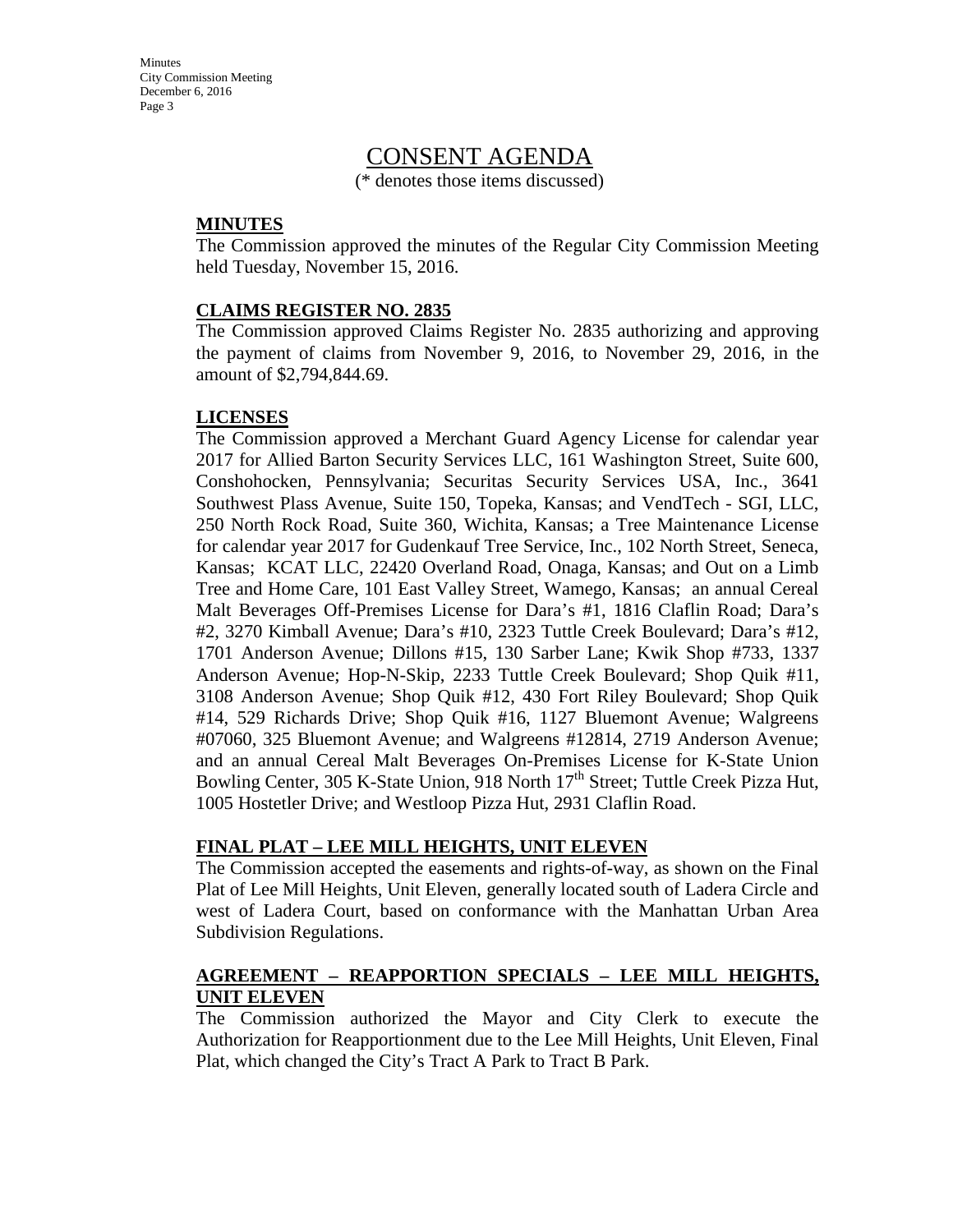#### **ORDINANCE NO. 7260 – AMEND – WATER RATES**

The Commission approved Ordinance No. 7260 amending applicable sections of Chapter 32 of the Code of Ordinances to increase water rates by 3% as recommended, effective January 1, 2017.

#### **ORDINANCE NO. 7261 – AMEND – SANITARY SEWER RATES**

The Commission approved Ordinance No. 7261 amending applicable sections of Chapter 32 of the Code of Ordinances to increase sewer rates by 3% as recommended, effective January 1, 2017.

## **\* PUBLIC HEARING/FIRST READING – VACATE – SOUTH 8TH STREET, EL PASO LANE TO FORT RILEY BOULEVARD**

Commissioner Dodson requested this be moved to the end of the General Agenda.

#### **RESOLUTION NO. 120616-A – PARKING EASEMENT AGREEMENT – MANKO WINDOWS**

The Commission approved Resolution No. 120616-A approving a parking easement and authorizing the Mayor and City Clerk to execute the Parking Easement Agreement between Manko Window Systems, Inc., and Hays Partners, LLC.

#### **REQUEST FOR QUALIFICATIONS – SUNSET ZOO MASTER PLAN AND STRATEGIC PLAN (CIP #SZ025P)**

The Commission authorized City Administration to seek qualifications for professional services to develop the Sunset Zoo Master Plan and Strategic Plan (CIP #SZ025P).

#### **NEGOTIATE CONTRACT – K-113 CORRIDOR STUDY (ST1507, CIP #EN090P)**

The Commission accepted the recommendation of the Selection Committee, and authorized City Administration to negotiate a professional services contract with Alfred Benesch & Company, of Manhattan, Kansas, for the K-113 Corridor Study (ST1507, CIP #EN090P).

#### **AWARD AND COMMITMENT OF FUNDS – KNOX LANE MULTI-USE TRAIL (SW1402)**

The Commission authorized the Mayor and City Clerk to execute the Authority to Award Contract and Commitment, and authorized the matching payment in the amount of \$96,000.00, to be paid from the Special Street and Highway Fund, the Special Parks and Recreation Fund, and the Sidewalk Fund/General Fund, for the Knox Lane Multi-Use Trail project (SW1402).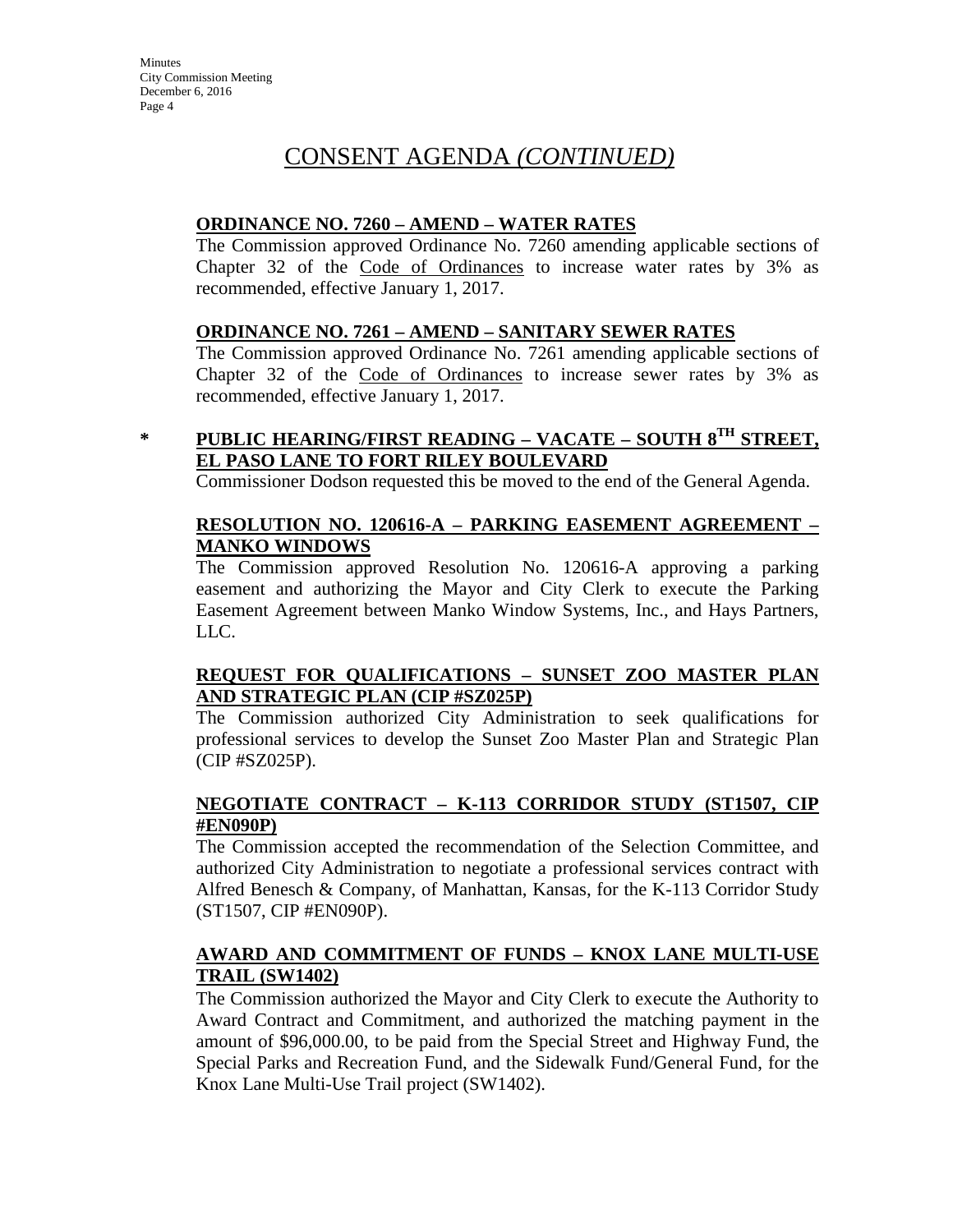#### **AWARD CONTRACT – POLISKA LANE STORM SEWER IMPROVEMENTS (SM1606)**

The Commission accepted the Engineer's Opinion of Probable Cost in the amount of \$313,870.00, and awarded and authorized the Mayor and City Clerk to execute a construction contract in the amount of \$196,697.60 to J&K Contracting, LLC, of Junction City, Kansas, for the Poliska Lane Storm Sewer Improvements (SM1606).

#### **FIRST READING – ISSUE TEMPORARY NOTES – POLISKA LANE STORM SEWER IMPROVEMENTS (SM1606)**

The Commission approved first reading of an ordinance issuing a temporary note to pay for Poliska Lane Storm Sewer Improvements (SM1606), funded from the Stormwater Fund.

#### **AWARD CONTRACT – LEGACY RIDGE – STREET (ST1616), WATER (WA1624), AND SANITARY SEWER (SS1627) IMPROVEMENTS**

The Commission accepted the Engineer's Opinion of Probable Cost in the amount of \$491,174.00; awarded a construction contract in the amount of \$351,969.86 to J&K Contracting, LC, of Junction City, Kansas; and authorized the Mayor and City Clerk to execute the construction contract for the Legacy Ridge Street (ST1616), Water (WA1624), and Sanitary Sewer (SS1627) Improvements.

## **AWARD CONTRACT – MUIRFIELD LANDSCAPING IMPROVEMENTS (SP1614)**

The Commission accepted the Engineer's Opinion of Probable Cost in the amount of \$462,674.30; awarded a construction contract in the amount of \$380,346.76 to Blueville Nursery, Inc, of Manhattan, Kansas; and authorized the Mayor and City Clerk to execute the construction contract for the Muirfield Landscaping Improvements (SP1614).

#### **AWARD CONTRACT – CDBG HOUSING REHABILITATION PROGRAM – 1211 COLORADO STREET**

The Commission accepted the bids for 1211 Colorado Street; awarded the bid in the amount of \$16,468.00 to Ben Kitchens Painting Co., Inc., of Junction City, Kansas; authorized the Mayor and City Clerk to execute agreements with the contractor and property owner for expenditure of CDBG Housing Rehabilitation funds; and authorized City Administration to approve any necessary change orders.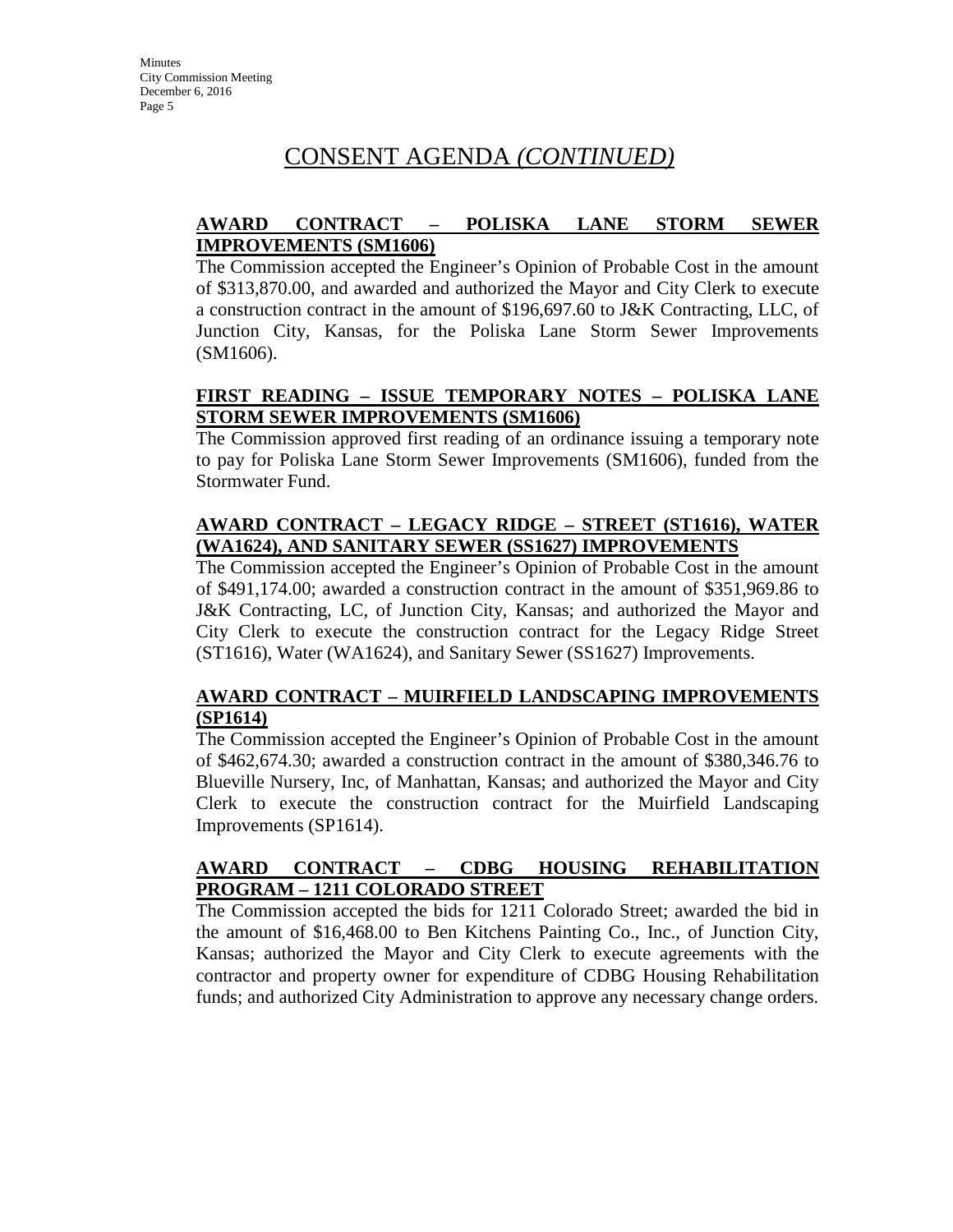#### **AWARD CONTRACT – CDBG HOUSING REHABILITATION PROGRAM – 3000 SUNNYSIDE DRIVE**

The Commission accepted the bids for 3000 Sunnyside Drive; awarded the bid in the amount of \$6,828.00 for 3000 Sunnyside Drive to Ben Kitchens Painting Co., Inc., of Junction City, Kansas; authorized the Mayor and City Clerk to execute agreements with the contractor and property owner for expenditure of CDBG Housing Rehabilitation funds; and authorized City Administration to approve any necessary change orders.

#### **DEVELOPMENT AGREEMENT – INTERLACHEN VILLAS ADDITION, UNIT TWO, PHASE 1 – WATER (WA1629) AND SANITARY SEWER (SS1628) IMPROVEMENTS**

The Commission authorized City Administration to finalize and the Mayor and City Clerk to execute a Development Agreement for the construction of the public infrastructure by the Developer, PMG Properties, LLC, for the Interlachen Villas Addition, Unit Two, Phase 1, Water (WA1629) and Sanitary Sewer (SS1628) improvements.

#### **\* CONTRACT – REPAIR/RECONDITION CITY PARK POOL STINGRAY (CP1602)**

Commissioner Dodson requested that this item be moved to the end of the General Agenda.

## **BOARD APPOINTMENTS**

The Commission approved the following appointments by Mayor Reddi to various boards and committees of the City.

#### *Aggieville Business Improvement District Advisory Board*

Appointment of Stacy Lambert, 1125 Laramie Street, to fill the unexpired term of Brett Allred. Ms. Lambert's term begins immediately and will expire on December 31, 2017.

#### *Bicycle and Pedestrian Advisory Committee*

Appointment of Karen Hawes, 777 Midland Avenue, to a three-year At-Large term. Ms. Hawes' term begins immediately and will expire on October 31, 2019.

#### *City-University Special Projects Fund Committee*

Re-appointment of Gloria Holcombe, 2903 Wayne Drive, to a one-year Faculty term. Ms. Holcombe's term begins immediately, and will expire June 30, 2017.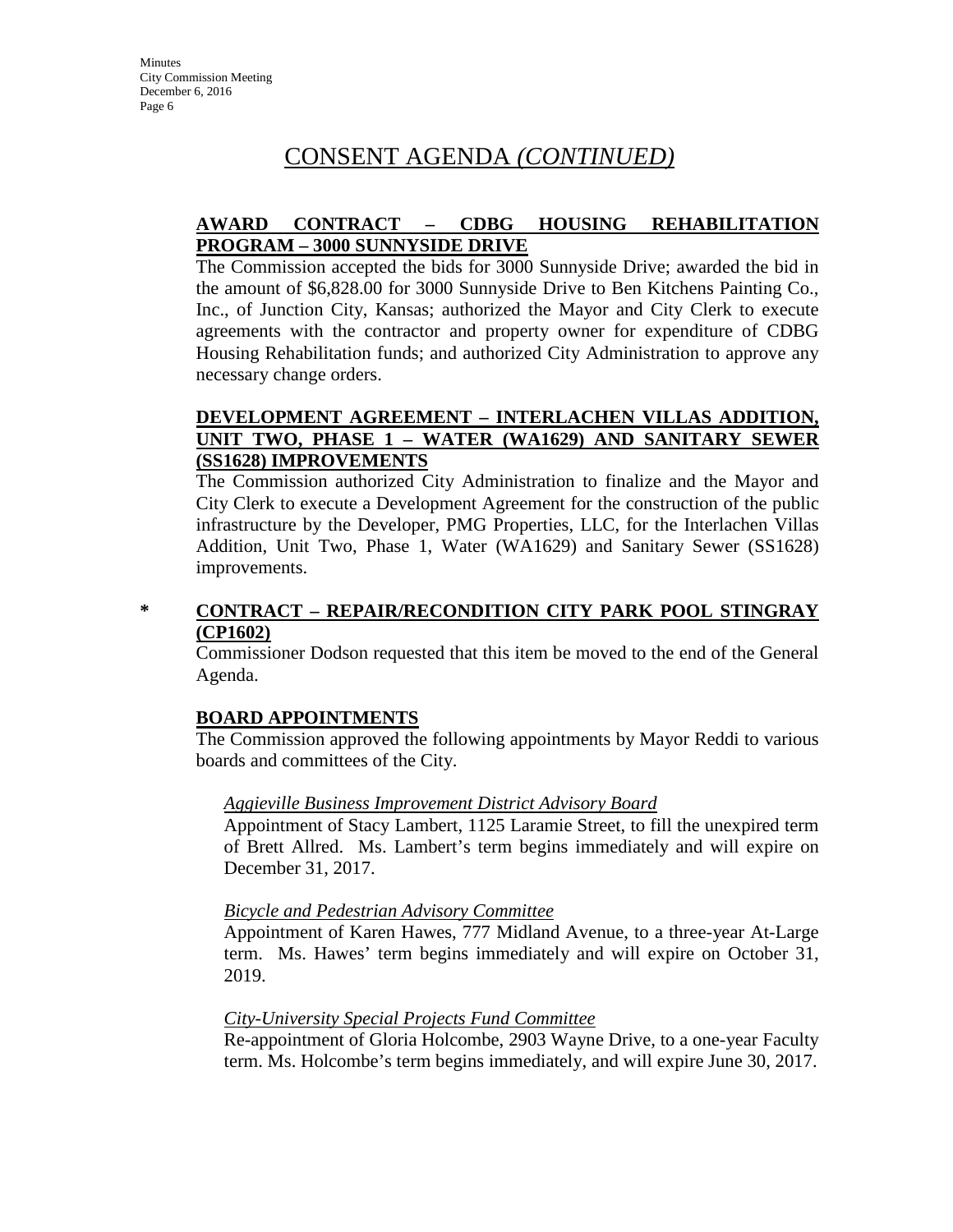#### **BOARD APPOINTMENTS** *(CONTINUED)*

#### *Downtown Business Improvement District Advisory Board*

Appointment of Jim Hood, 530 S.  $3<sup>rd</sup>$  Street Suite 120, to fill the unexpired term of Jeremy Platt plus a full two-year term. Mr. Hood's term begins immediately, and will expire December 31, 2018.

Appointment of Cory Field, 315 N.  $5<sup>th</sup>$  Street, Apt. 1, to a two-year term. Mr. Field's term will begin January 1, 2017, and will expire December 31, 2018.

#### *Riley County Solid Waste Management Committee*

Recommendation of Casey Smithson, 1101 Poyntz Avenue, to the Riley County Commission to fill the unexpired City of Manhattan term of Jeff Walters.

After comments from the Commission, Commissioner Morse moved to approve the consent agenda, with Item H, PUBLIC HEARING/FIRST READING – VACATE – SOUTH 8TH STREET, EL PASO LANE TO FORT RILEY BOULEVARD, and Item R, CONTRACT – REPAIR/RECONDITION CITY PARK POOL STINGRAY (CP1602), being moved to the end of the General Agenda. Commissioner McCulloh seconded the motion. On a roll call vote, motion carried 5-0.

# GENERAL AGENDA

#### **FIRST READING - REZONE - THE PROPOSED GENESIS HEALTH CLUB (FROM PUD, FLINT HILLS HOSPITALITY COMMERCIAL PLANNED UNIT DEVELOPMENT, TO PUD, COMMERCIAL PLANNED UNIT DEVELOPMENT)**

Eric Cattel, Assistant Director for Planning, presented an overview of the item. He highlighted the site plan, neighborhood zoning, utility locations, conditions and requirements, and recommendations from the Manhattan Urban Area Planning Board. He then responded to questions from the Commission.

Brian Johnson, City Engineer, and Rob Ott, Director of Public Works, provided information on the diverging diamond intersection planned for the intersection of Seth Child Road and Fort Riley Boulevard with the Kansas Department of Transportation (KDOT). He also responded to questions regarding drainage.

Ron Fehr, City Manager, and Scott French, Director of Fire Services, responded to questions from the Commission regarding the proposed entrance and access to the facility.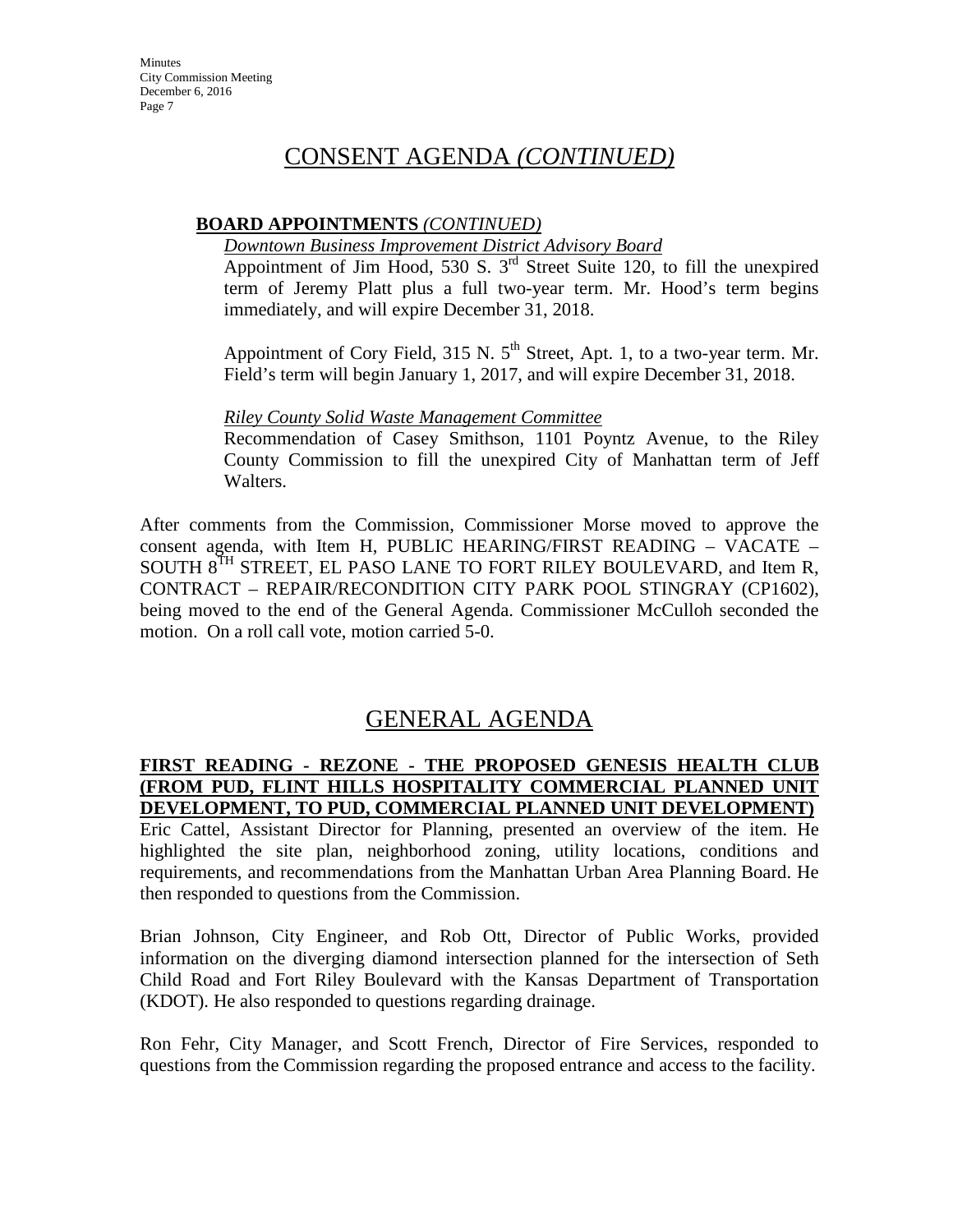# GENERAL AGENDA *(CONTINUED)*

#### **FIRST READING - REZONE - THE PROPOSED GENESIS HEALTH CLUB (FROM PUD, FLINT HILLS HOSPITALITY COMMERCIAL PLANNED UNIT DEVELOPMENT, TO PUD, COMMERCIAL PLANNED UNIT DEVELOPMENT)** *(CONTINUED)*

Eric Cattel, Assistant Director for Planning, responded to additional questions from the Commission and clarified the conditions of approval and the signage requirements.

Brian Johnson, City Engineer, responded to questions from the Commission regarding construction of the sidewalk and the challenges to save as many trees as possible. He also provided information on the detention plan provided by the applicant.

Phil Meyer, Baughman Company, consultant for the applicant, responded to questions from the Commission. He provided clarification and additional information on the challenges associated with the site slopes, storm sewer system and drainage system.

Brian Johnson, City Engineer, provided additional information on the ability to clean the storm sewer system.

Mayor Reddi opened the public comments.

Hearing no comments, Mayor Reddi closed the public comments.

After discussion and comments from the Commission, Commissioner Butler moved to approve first reading of an ordinance rezoning the Genesis Health Club PUD, generally located west of the intersection of Seth Child Road and Allison Avenue, from PUD, Flint Hills Hospitality Commercial Planned Unit Development, to PUD, Commercial Planned Unit Development, based on the findings in the Staff Report *(See Attachment No. 1)* with the 15 conditions of approval recommended by the Manhattan Urban Area Planning Board. Commissioner Dodson seconded the motion.

After additional comments from the Commission, on a roll call vote, motion carried 5-0.

#### **FIRST READING - REZONE - 120 NORTH SCENIC DRIVE (FROM R, SINGLE-FAMILY RESIDENTIAL DISTRICT WITH AIRPORT OVERLAY, TO R-1, SINGLE-FAMILY RESIDENTIAL DISTRICT WITH AIRPORT OVERLAY)**

Eric Cattell, Assistant Director for Planning, presented an overview of the item. He highlighted the site being rezoned and provided the Manhattan Urban Area Planning Board recommendation on the item. He then responded to questions from the Commission regarding the size of the site being rezoned and land uses.

Mayor Reddi opened the public comments.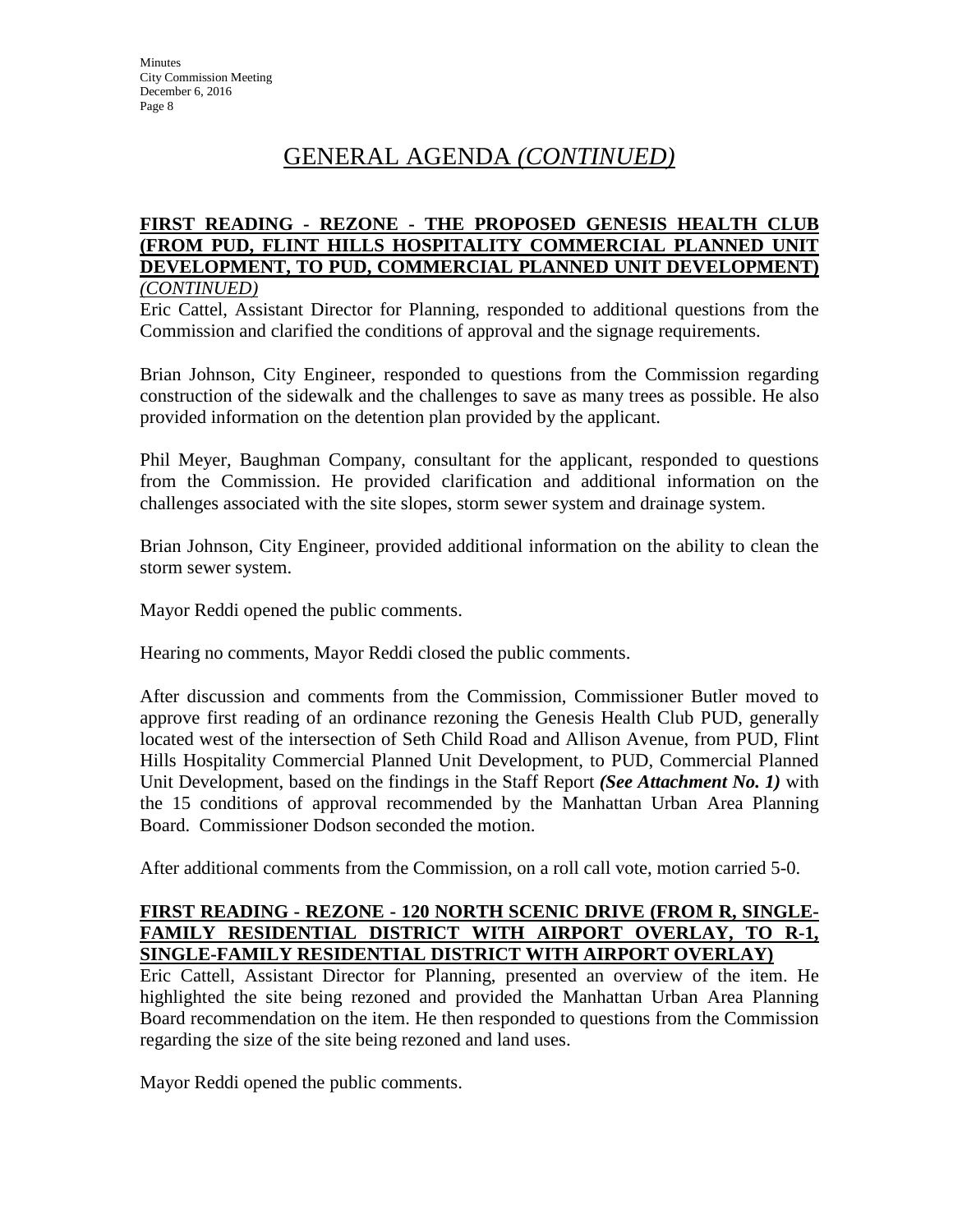# GENERAL AGENDA (*CONTINUED*)

#### **FIRST READING - REZONE - 120 NORTH SCENIC DRIVE (FROM R, SINGLE-FAMILY RESIDENTIAL DISTRICT WITH AIRPORT OVERLAY, TO R-1, SINGLE-FAMILY RESIDENTIAL DISTRICT WITH AIRPORT OVERLAY)** *(CONTINUED)*

Hearing no comments, Mayor Reddi closed the public comments.

After discussion and comments from the Commission, Commissioner Butler moved to approve first reading of an ordinance rezoning 120 North Scenic Drive, from R, Single-Family Residential District with Airport Overlay, to R-1, Single-Family Residential District with Airport Overlay, based on the findings in the Staff Report *(See Attachment No. 2)* and the recommendation of the Planning Board. Commissioner McCulloh seconded the motion. On a roll call vote, motion carried 5-0.

## **PUBLIC HEARING - VACATE - PORTION OF 11TH STREET, EL PASO LANE TO FORT RILEY BOULEVARD**

Brian Johnson, City Engineer, presented an overview of the item. He highlighted background information provided regarding the 2005 Break in Access Study conducted by BG Consultants, highlighted information about the Traffic Operations Facility, presented a map of the proposed vacation, and outlined plans for parking improvements and security fencing. He then responded to questions from the Commission regarding the vacation request, adjoining ownership of parcels, and the estimated costs for security fencing and parking improvements.

Mayor Reddi opened the public hearing.

Hearing no comments, Mayor Reddi closed the public hearing.

## **FIRST READING - VACATE - PORTION OF 11TH STREET, EL PASO LANE TO FORT RILEY BOULEVARD**

After discussion and comments from the Commission, Commissioner McCulloh moved to approve first reading of an ordinance vacating a portion of  $11<sup>th</sup>$  Street from El Paso Lane to Fort Riley Boulevard and that a utility easement within the boundaries of said vacated 11<sup>th</sup> Street is hereby dedicated to the public. Commissioner Butler seconded the motion. On a roll call vote, motion carried 5-0.

#### **FIRST READING - LEVY .20% SALES TAX - STREET MAINTENANCE AND SAFE ROUTES TO SCHOOL PROGRAM IMPROVEMENTS**

Rob Ott, Director of Public Works, presented an overview of the item. He responded to questions from the Commission and presented a street maintenance map and sales tax funding that would be generated for street maintenance and for the Safe Routes to School Program.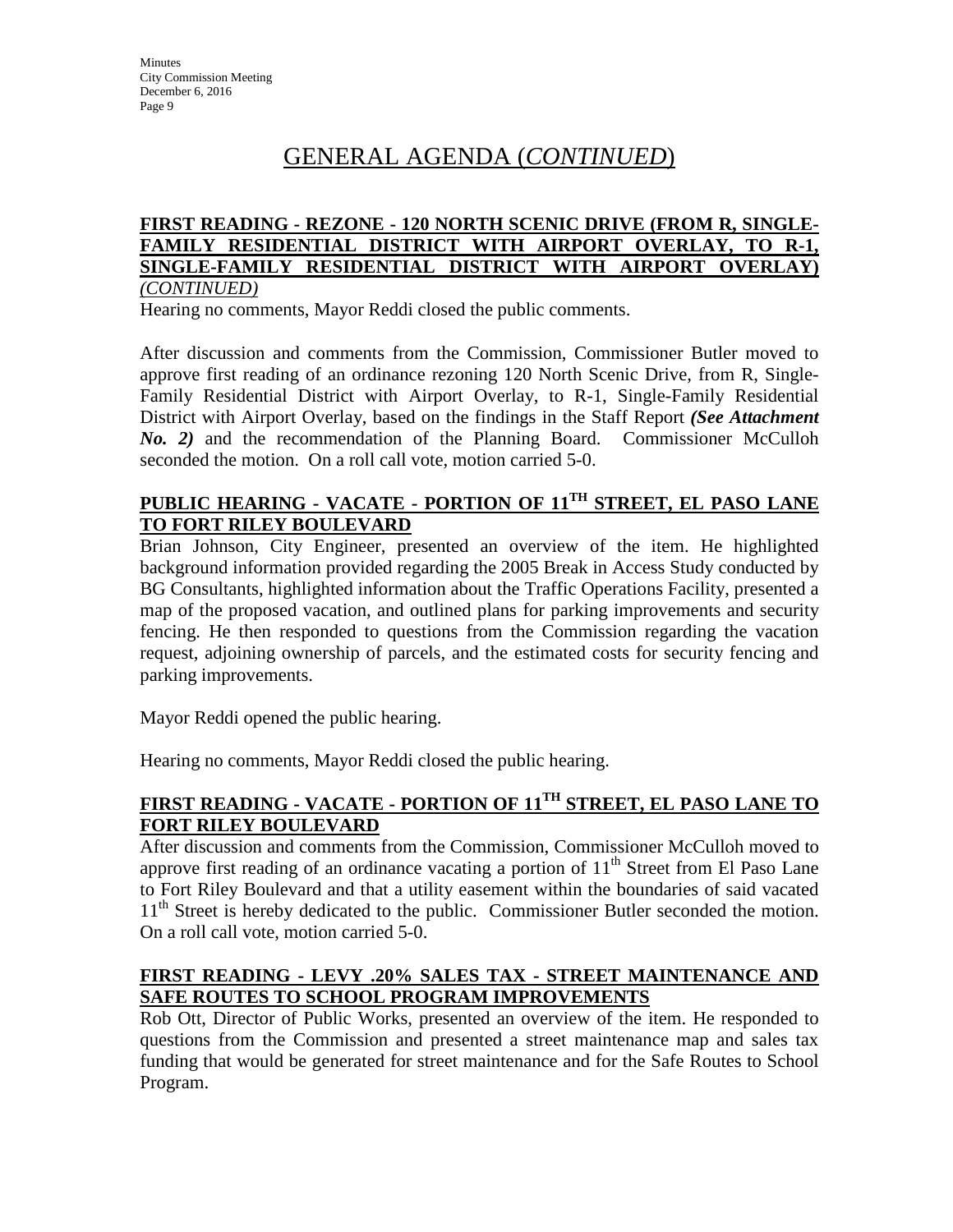# GENERAL AGENDA (*CONTINUED*)

#### **FIRST READING - LEVY .20% SALES TAX - STREET MAINTENANCE AND SAFE ROUTES TO SCHOOL PROGRAM IMPROVEMENTS** *(CONTINUED)*

Ron Fehr, City Manager, provided additional information on the sales tax increase percentages and implementation plan for the street maintenance program.

After comments from the Commission, Mayor Reddi opened the public comments.

Hearing no comments, Mayor Reddi closed the public comments.

Commissioner McCulloh moved to approve first reading of an ordinance levying a sales tax, for a term of 10 years (April 1, 2017, to March 31, 2027), totaling .20% for the purpose of maintaining and reconstructing city streets across the community and construction of improvements identified in the Safe Routes to School Program. Commissioner Morse seconded the motion. On a roll call vote, motion carried 5-0.

## *ITEMS REMOVED FROM CONSENT AGENDA*

## **PUBLIC HEARING – VACATE – SOUTH 8TH STREET, EL PASO LANE TO FORT RILEY BOULEVARD**

Rob Ott, Director of Public Works, presented an overview of the item. He highlighted the site map and responded to questions from the Commission regarding the property owners and request for the vacation.

Brian Johnson, City Engineer, provided additional information on the utility easement and vacation request.

Karen Davis, Director of Community Development, and Rob Ott, Director of Public Works, provided information on past and current zoning of the property in question.

Rob Ott, Director of Public Works, and Ron Fehr, City Manager, responded to questions from the Commission regarding screening of the property and prior actions by the Commission for property along Fort Riley Boulevard.

Mayor Reddi opened the public hearing.

Hearing no comments, Mayor Reddi closed the public hearing.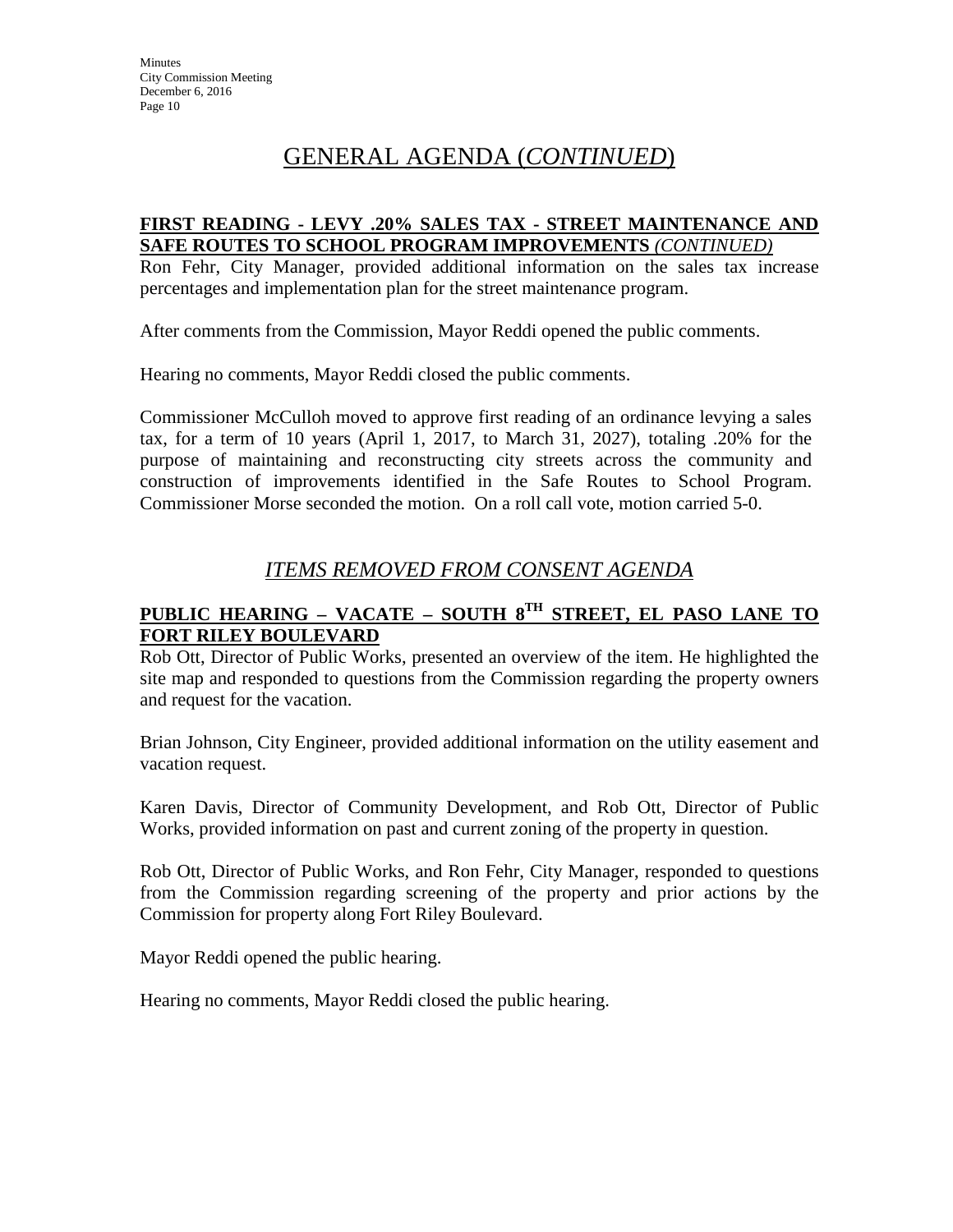## *ITEMS REMOVED FROM CONSENT AGENDA* (CONTINUED)

## **FIRST READING – VACATE – SOUTH 8TH STREET, EL PASO LANE TO FORT RILEY BOULEVARD**

Bill Frost, Legal Counsel, provided clarification on the statute that requires the Commission to conduct a public hearing and make a finding that there is no private rights that will be injured or endangered by the vacation and that the public will suffer no loss or inconvenience. He informed the Commission that there are no standard requirements to vacate a street and that it is something that they have complete discretion to do. He suggested that if the Commission desires to make some prerequisite requirements to the vacation, they could do that. He then responded to questions from the Commission.

Ron Fehr, City Manager, stated that there was a comment made by the Commission that there is an assumption that the owner might do some screening; however, the current zoning does not require screening. He reiterated that if the Commission wanted screening they could do that as a prerequisite of the vacation.

After further discussion and comments from the Commission, Commissioner Butler moved to table the item until Howie's Recycling and Trash Service comes back and tells the Commission what they intend to do as far as screening. Commissioner Dodson seconded the motion.

On a roll call vote, motion carried 5-0.

#### **CONTRACT – REPAIR/RECONDITION CITY PARK POOL STINGRAY (CP1602)**

Eddie Eastes, Director of Parks and Recreation, responded to questions from the Commission regarding the use, operation, repair, and re-coating costs associated with the Stingray feature at City Park Pool. He then responded to additional questions from the Commission.

After comments from the Commission, Eddie Eastes, Director of Parks and Recreation, responded to questions from the Commission regarding the recommended repair and reconditioning of the Stingray feature, the potential to repurpose the feature, and the option to not fix the feature and to not have it available for the next pool season.

Ron Fehr, City Manager, provided additional information on the item and current funding source for the repairs. He informed the Commission that future pool equipment funding would likely come from the General Fund after the pool project sales tax funds are depleted. He stated there is also an opportunity to do more marketing of the Stingray feature in the future with possible demonstrations and competitions.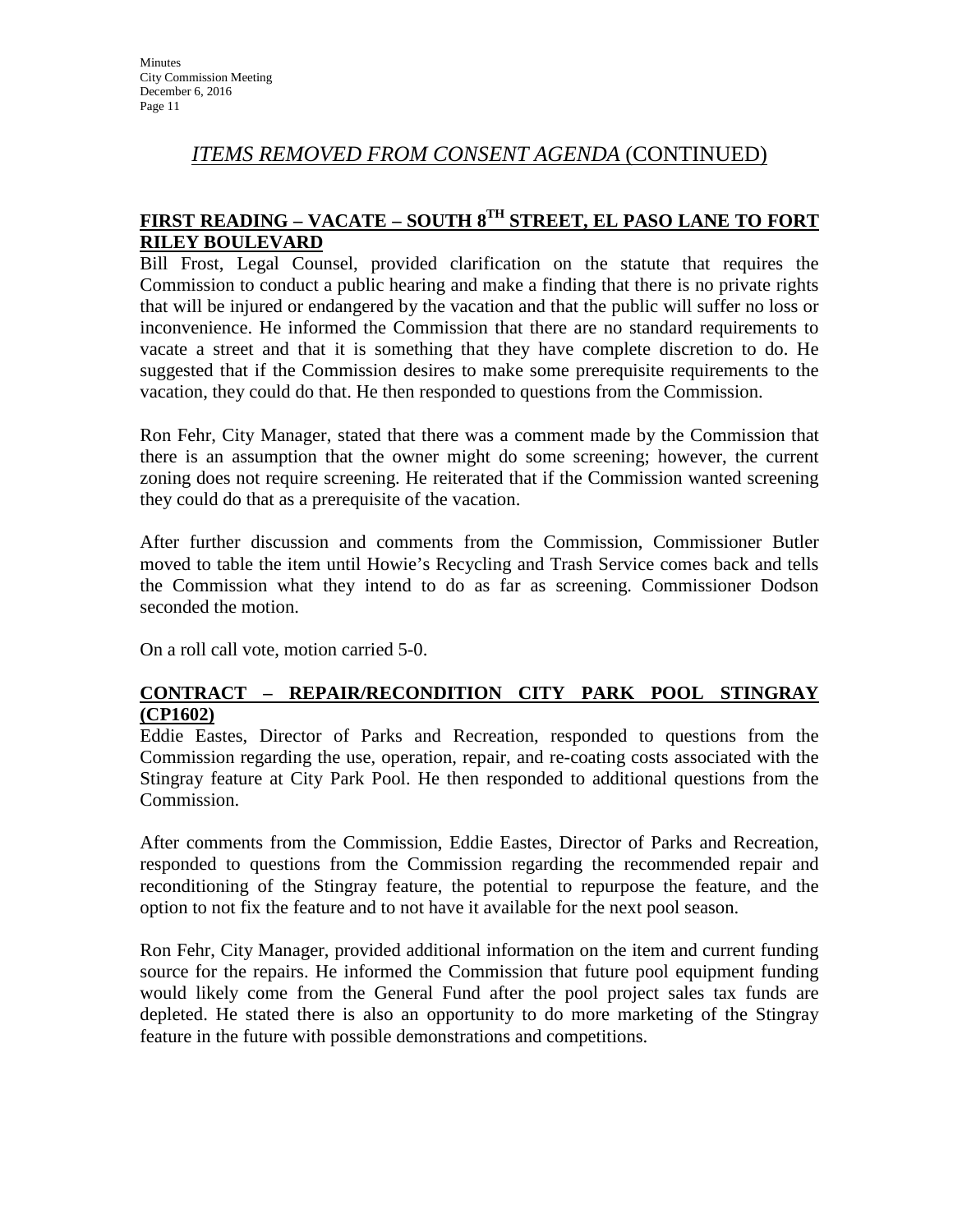#### ITEMS REMOVED FROM CONSENT AGENDA (CONTINUED)

#### CONTRACT - REPAIR/RECONDITION CITY PARK POOL STINGRAY (CP1602) (CONTINUED)

After additional discussion and comments from the Commission, Commissioner McCulloh moved to authorize the Mayor and City Clerk to execute a contract in the amount of \$100,854.00 with SlideCare, LLC, of Avon Lake, Ohio, for the repair and reconditioning of the Stingray at the City Park Pool. Commissioner Morse seconded the motion.

After further discussion, Eddie Eastes, Director of Parks and Recreation, responded to questions from the Commission and provided additional information on the use of the Stingray feature.

Mayor Reddi opened the public comments.

Hearing no comments, Mayor Reddi closed the public comments.

After additional comments from the Commission, on a roll call vote, motion carried 3-2, with Commissioners Dodson and Butler voting against the motion.

#### **ADJOURNMENT**

At 9:07 p.m., the Commission adjourned.

MMC, City Clerk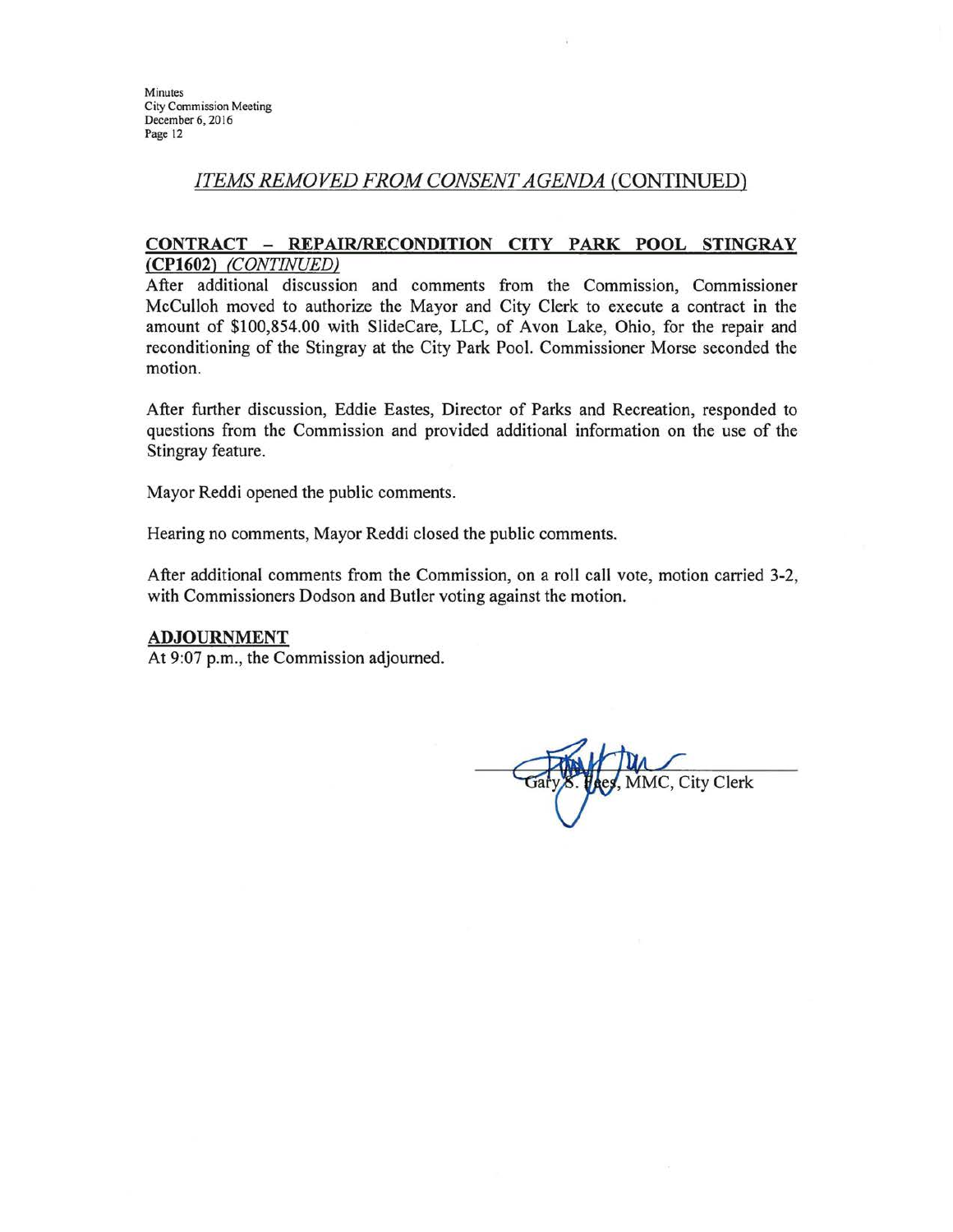#### **STAFF REPORT**

### **APPLICATION TO REZONE PROPERTY TO PLANNED UNIT DEVELOPMENT DISTRICT**

# **BACKGROUND**

**FROM:** PUD, Flint Hills Hospitality Commercial Planned Unit Development

**TO:** PUD, Genesis Health Club Commercial Planned Unit Development

**OWNERS:** AFAD, Inc., Russ Briggs

**APPLICANT:** Rodney Steven, Genesis Health Club

**DATE OF NEIGHBORHOOD MEETING:** August 25, 2016

**DATE OF PUBLIC NOTICE PUBLICATION:** October 17, 2016

#### **DATE OF PUBLIC HEARING: PLANNING BOARD:** November 7, 2016 **CITY COMMISSION:** December 6, 2016

**LEGAL DESCRIPTION:** Lots 1 and 2, Flint Hills Hospitality Addition and an unplatted tract of land that was vacated K-18/Ft. Riley Boulevard rightof-way

**LOCATION:** Generally located approximately 350 feet to the west of the intersection of Seth Child Road (K-113) and Allison Avenue, on the north side of Allison Avenue

**AREA:** 223,706 square feet (5.14 acres)

**PROPOSED USES:** Genesis Health Club, a 24-hour fitness and health club

*(Note: The existing City of Manhattan's East Stagg Hill Water Booster Pump Station (BPS) is not included in the rezoning request. The municipal facility is on a separate lot that was platted in 2010 with the previous Flint Hills Hospitality PUD. The municipal facility is a potable water pumping station, which boosts water pressures for both the western part of the City and the water tower west of Miller Ranch subdivision. A chlorinating facility is part of the facility to ensure adequate disinfection is maintained in the municipal water system.*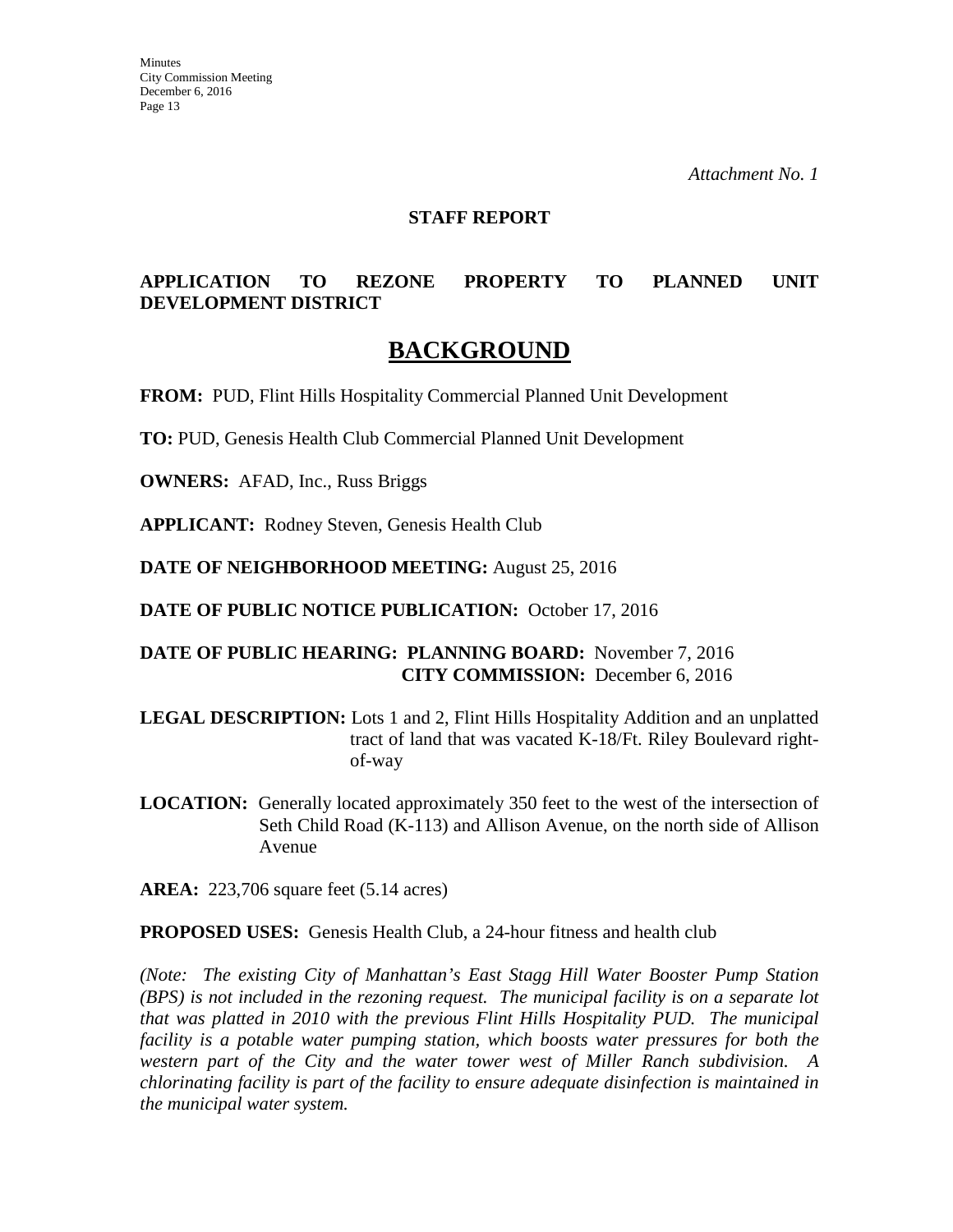*The location of the pump station building and other site improvements are shown on the PUD application site plans because of the need for City Administration to evaluate impacts of the proposed PUD development on this existing City infrastructure.* 

*An existing access easement is provided off Allison Avenue for access to the BPS site. A temporary gravel driveway extends to the station from an existing curb cut located approximately 400 feet of the station to the east off Allison Avenue. The existing access easement was established with the 2010 Final Plat. The temporary gravel driveway will remain in place until adjacent property is developed, at which time access will be obtained from an access easement that will be located within a driving aisle of the proposed off-street parking lot.* 

**PROPOSED BUILDINGS AND STRUCTURES:** A two-story health and fitness club is proposed on the site. The building, with a 48,500 square foot building footprint, will house 3 tennis courts, a 5-lane, 25-yard lap swimming pool, strength and conditioning areas, yoga studio, running track, basketball court, childcare center, locker rooms and offices.

The building will have a modern design, with a glass wall face and metal architectural panels on the northern façade (front façade). Metal siding and architectural panels will be used on the east, west and south facades. The tallest portion of the building will be an architectural tower, which will be approximately 50-feet tall. The portion of the building housing the tennis courts will have a roof line at approximately 43-feet.

| Use                                 | <b>Square Feet</b> | <b>Percentage</b> |
|-------------------------------------|--------------------|-------------------|
| <b>Building</b>                     | $48,500$ sq ft     | 22.0%             |
| Paved Area (Parking &<br>Driveways) | 92,700             | 41.0              |
| <b>Total Open Space</b>             | 82,506             | 37.0              |
| <b>Total Impervious</b>             | 141,200            | 59.0              |

## **PROPOSED LOT COVERAGE**

#### **PROPOSED SIGNS**

The applicant has proposed a pylon sign at the entrance to the site, a pylon sign on the northwest corner of the development site, and walls signs on the proposed building.

The building wall signs will be internally illuminated and are at the following locations and consist of the following dimensions: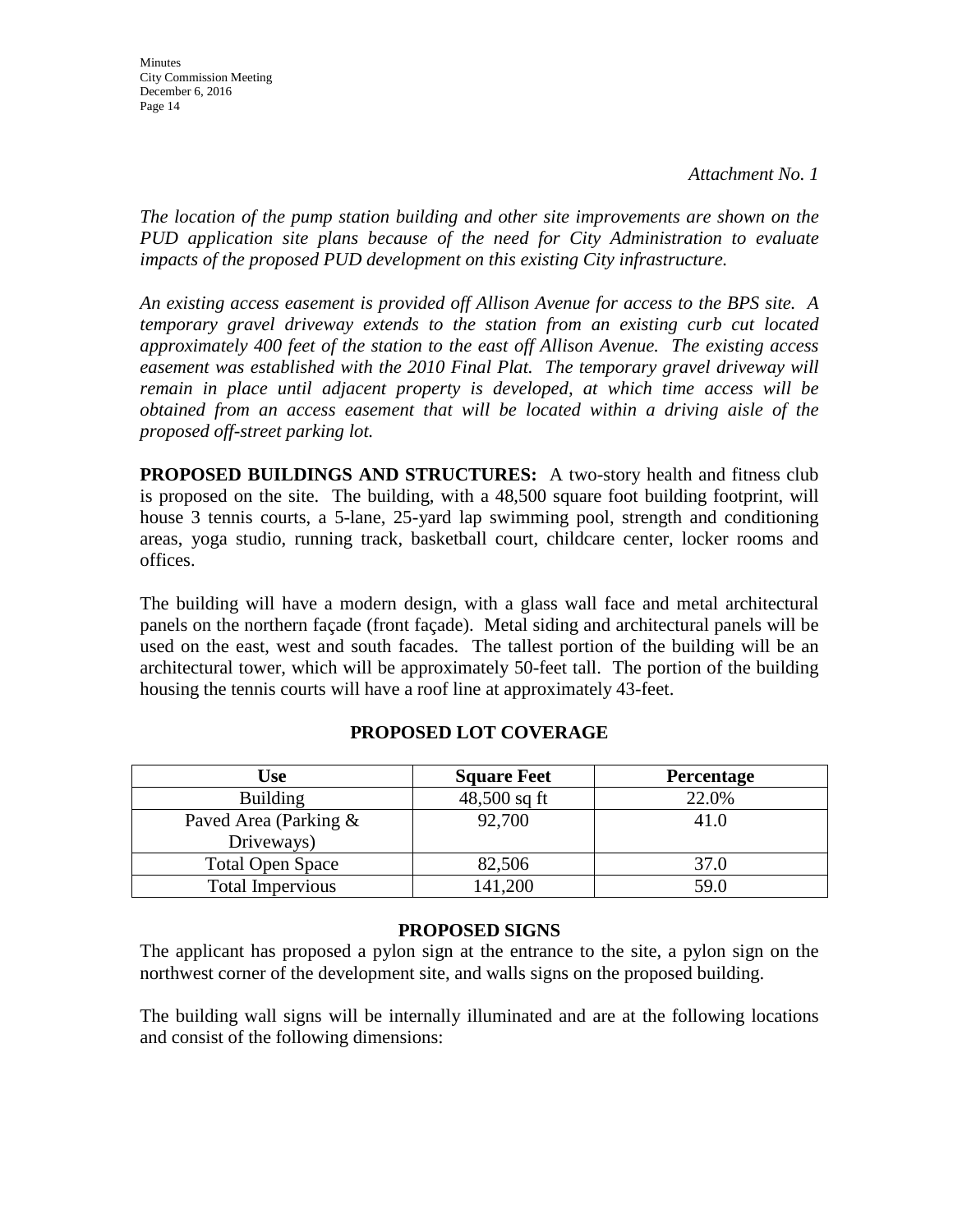| Location                             | <b>Dimensions</b>                                            |
|--------------------------------------|--------------------------------------------------------------|
| East facing façade                   | Circle Business Logo $-8'$ -8" by 9'4" (appr. 62 sq. ft.)    |
| side<br>architectural<br>of<br>North | Circle Business Logo $-8'$ -8" by 9'4" (appr. 62 sq. ft.)    |
| tower                                | Business Name $-3'$ -3" by a total of 94' wide (282 sq. ft.) |
| North building façade                | (Note: total dimensions include spacing between the words)   |
| West facing façade                   | Circle Business Logo $-8'$ -8" by 9'4" (appr. 62 sq. ft.)    |
| architectural<br>side of<br>South    | Circle Business Logo $-8'$ -8" by 9'4" (appr. 62 sq. ft.)    |
| tower                                |                                                              |

The pylon sign at the site entrance is to be approximately 10-feet tall and 7-feet wide. The business logo will be approximately 6-foot tall by 7-feet wide (approximately 42 square feet in area). The base of the pylon sign will have metal skirting and will be located in a grassy area near the entrance.

The pylon sign at the northwest corner of the development site is to be 30-feet tall and consist of 2 signs. The business logo will be on top of the sign and be approximately 15 feet tall by 13-feet wide (approximately 150 square feet in area). A digital graphic sign is proposed below the business logo. This digital graphic LED sign is proposed to be approximately 15-feet tall and 9-feet for a total of 150 square feet in area. The total area of this pylon sign will be 300-square feet in area. The base of the sign will be a metal skirting.

City Administration has reviewed the proposed signage plan for the development and recommends approval of the wall signs and pylon sign at the entrance to the development as shown in the application materials. City Administration recommends that the north pylon sign for the development follow the sign regulations for the C-5, Highway Service Commercial District (Section 6-208). The Sign Regulations for the C-5 District allows for wall and pylon signs, with a total square footage of all signs on a street frontage not to exceed 4-square feet of each linear foot of street frontage, provided that no sign is larger than 260 square feet in area. The subject site has approximately 1,100 linear feet of frontage along Ft. Riley Boulevard, where a majority of the proposed signage faces. Up to 4,400 square feet of signage is allowed, as long as any sign is not larger than 260 square feet in area. Additionally, the signage regulations for the C-5 District limit digital signs to digital graphic signs or electronic changeable copy signs that are no larger than 32-square feet in area. The sign message for both of these sign types shall remain static for a period of not less than 60-seconds. The digital sign proposed by the applicant for the development is a digital graphic sign, which provides a static display of words and graphics, with no animation during the display of the message or during the transition.

All proposed signs would comply with these sign size regulations, with the exception of the digital graphic sign, which is shown to be 150-square feet in area.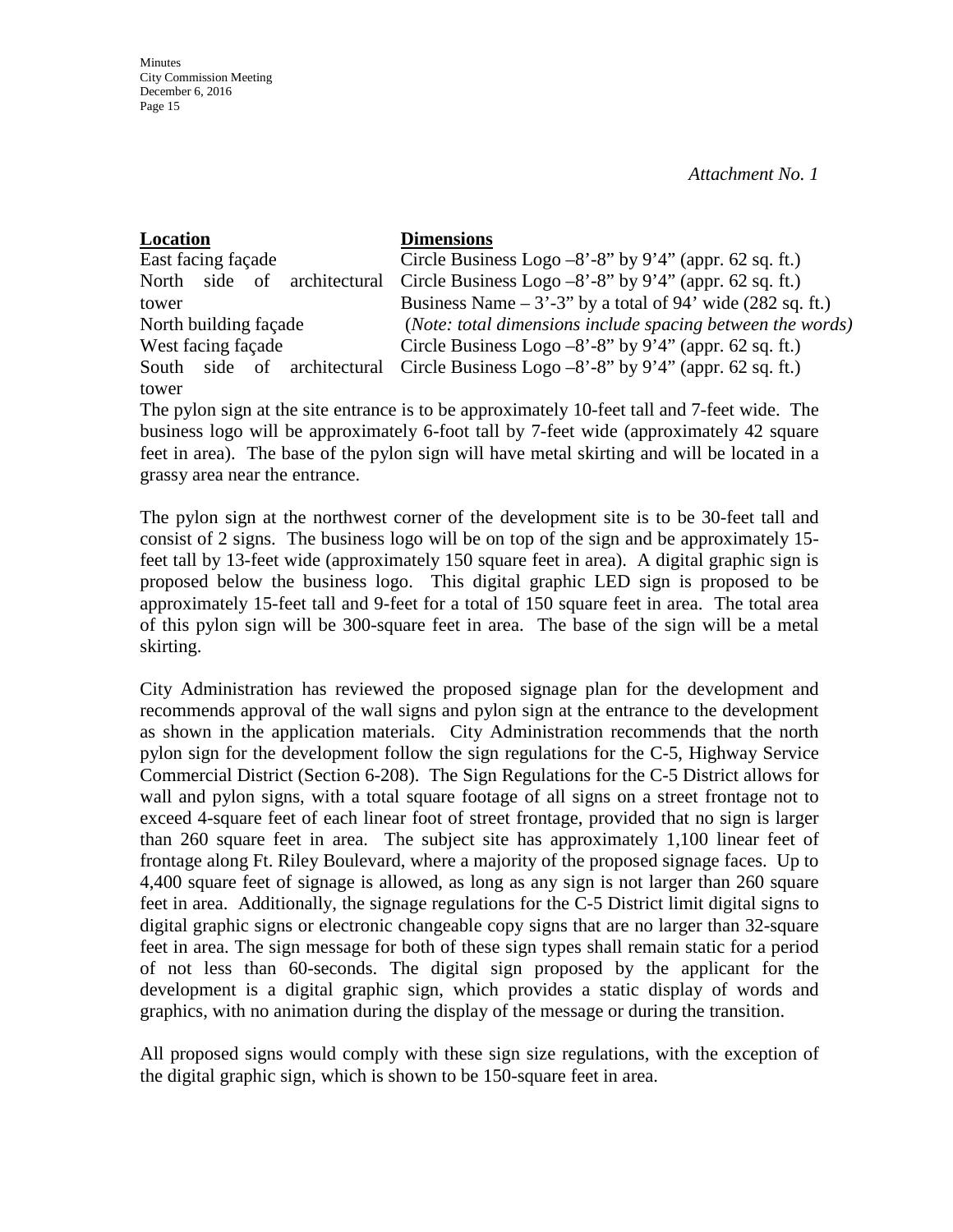**Minutes** City Commission Meeting December 6, 2016 Page 16

#### *Attachment No. 1*

The proposed 150-square foot digital sign exceeds the limitations that the Community, Manhattan Urban Area Planning Board and the City Commission agreed upon through the 2-year process to discuss, update and adopt the new Sign Regulations. The City of Manhattan's desire to limit the maximum digital sign size and display characteristics was passed based on concerns over vehicular, pedestrian and bicycle traffic safety and aesthetics. There was specific discussion about prohibiting large digital signs and the desire of the community to proceed cautiously by permitting smaller digital signs. The size and location of the proposed pylon sign with the digital graphic sign could potentially impact the vehicle traffic along Ft. Riley Boulevard (State Highway K-18); a 4-lane divided State Highway. The applicant provided a diagram and discussion that claims that based on vehicular speeds and site distances for Ft. Riley Boulevard, the digital sign would be safe and a larger sign would provide more time to view the content and thus would be safer for the driving public.

This proposed sign's size, location, and design characteristics would also have a detrimental impact on the residential neighborhood to the north, across Ft. Riley Boulevard. The proposed size will be visible from homes along Arbor Drive, which backs on to Ft. Riley Boulevard and will be out of character with the area, including the other commercial businesses on the other quadrants of the interchange of Ft. Riley Boulevard and Seth Child Road (State Highway K-113), and will be out of character with what the community has determined is appropriate for digital signage.

**PROPOSED LIGHTING:** LED lights mounted to 22-foot tall poles are proposed throughout the off-street parking lot. Pedestrian scaled lighting and security lighting will be provided around the building and its entrances. A photometric analysis of the parking lot lighting was provided with the application. This analysis shows that no direct lighting should occur off of the development site. As required by the Zoning Regulations, the site lighting shall be shielded and full cut-off design.

## **SIX REVIEW CRITERIA FOR PLANNED UNIT DEVELOPMENTS**

- 1. **LANDSCAPING:** The landscape plan shows a variety of deciduous and evergreen trees, bushes and ornamental grasses, lawn areas and other ground cover throughout the site, including the sites entrance off of Allison Avenue. A significant stances of volunteer deciduous and evergreens have been established over time along Allison Avenue. The applicant states that this tree line will be preserved as best as possible to provide additional landscape cover and offer screening for the neighborhood. The proposed landscape plan is functional for the site.
- 2. **SCREENING:** A trash dumpster enclosure is located on the west side of the building within the proposed off-street parking lot. A note on the site plan states that the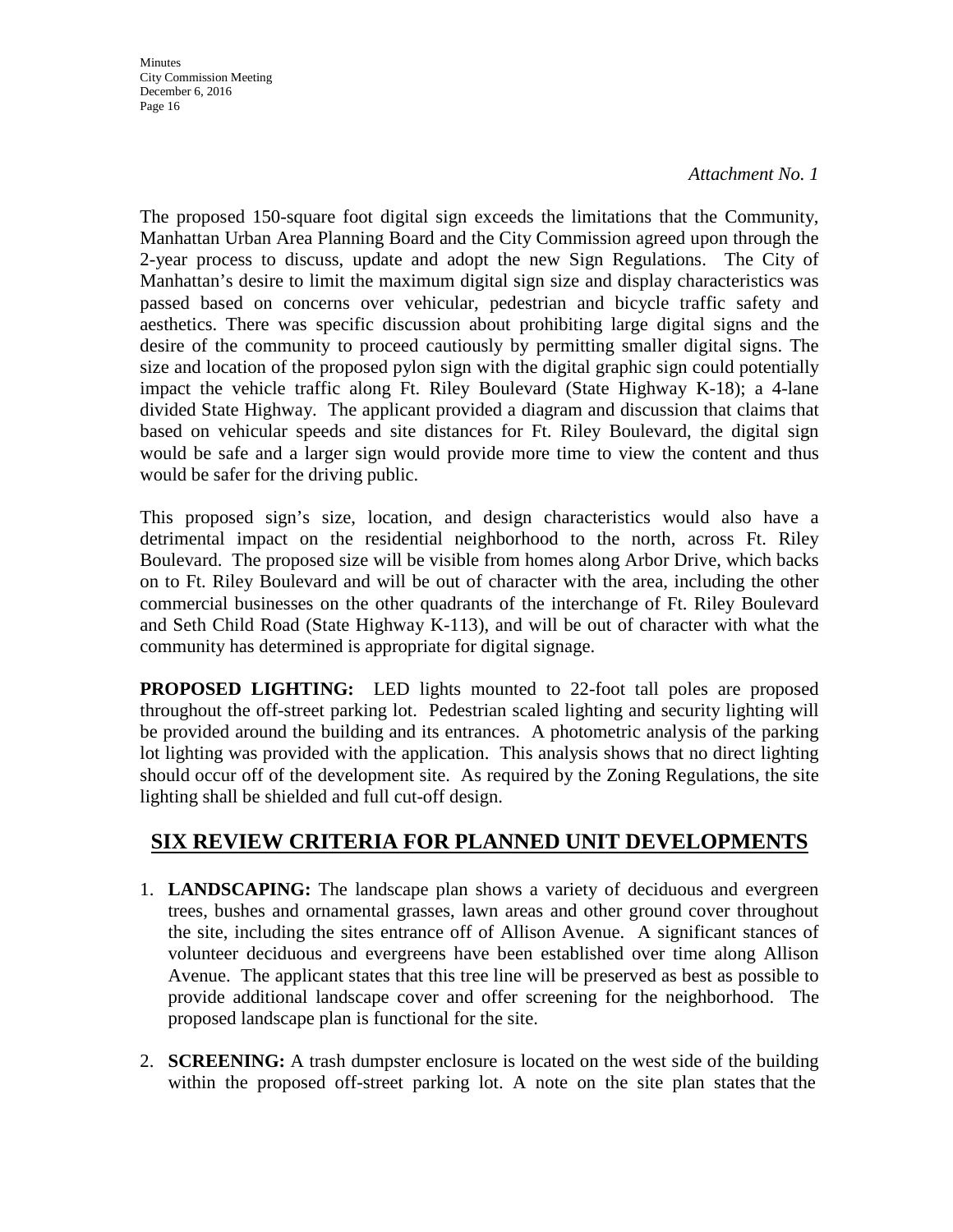dumpster will be "appropriately screened to reasonably hide them from ground view. Screening shall be constructed of materials and/or landscaping compatible with the building exterior."

The developable portion of the site is anywhere from 1 to approximately 25-feet below the grade of Allison Avenue, which will provide some screening from the residential neighborhood, consisting of single-family, two-family and multiple-family residential uses, to the south.



Additionally, there is a tree line of voluntary evergreen and deciduous trees along Allison Avenue that provides landscape screening of the site for the adjacent neighbors. The applicant proposes to maintain this tree line and provide additional landscaping where the landscaping is sparse. City Administration has concerns that the construction of the site will cause damage to a number of the existing trees planned to provide screening of the site. Because of this concern, City Administration is recommending a condition of approval that a detailed tree preservation plan be provided with the Final Development Plan that ensures the tree line will be preserved for adequate screening. If the existing tree line cannot be preserved for adequate screening for the neighborhood to the south, the landscape plan for the Final Development Plan shall be amended to provide the needed landscape screening.

Screening to the west is accomplished by a tree lined natural ravine and a distance of over 150 feet of distance to the nearest house to the west. Ft. Riley Boulevard (State Highway K-18) and Seth Child Road (State Highway K-11) separates the development site to the nearest property to the north and east.

3. **DRAINAGE:** Currently the developable site is divided between 2 small sub-basins within the Wildcat Creek Watershed. The west sub-basin is 2.07 acres and drains to a natural ravine on the western border of the site, goes under Ft. Riley Boulevard (State Highway K-18), flows between the Target Shopping Center and Famous Dave's restaurant, under Seth Child Road (State Highway K-11) and empties into Wildcat Creek south of the Home Depot site.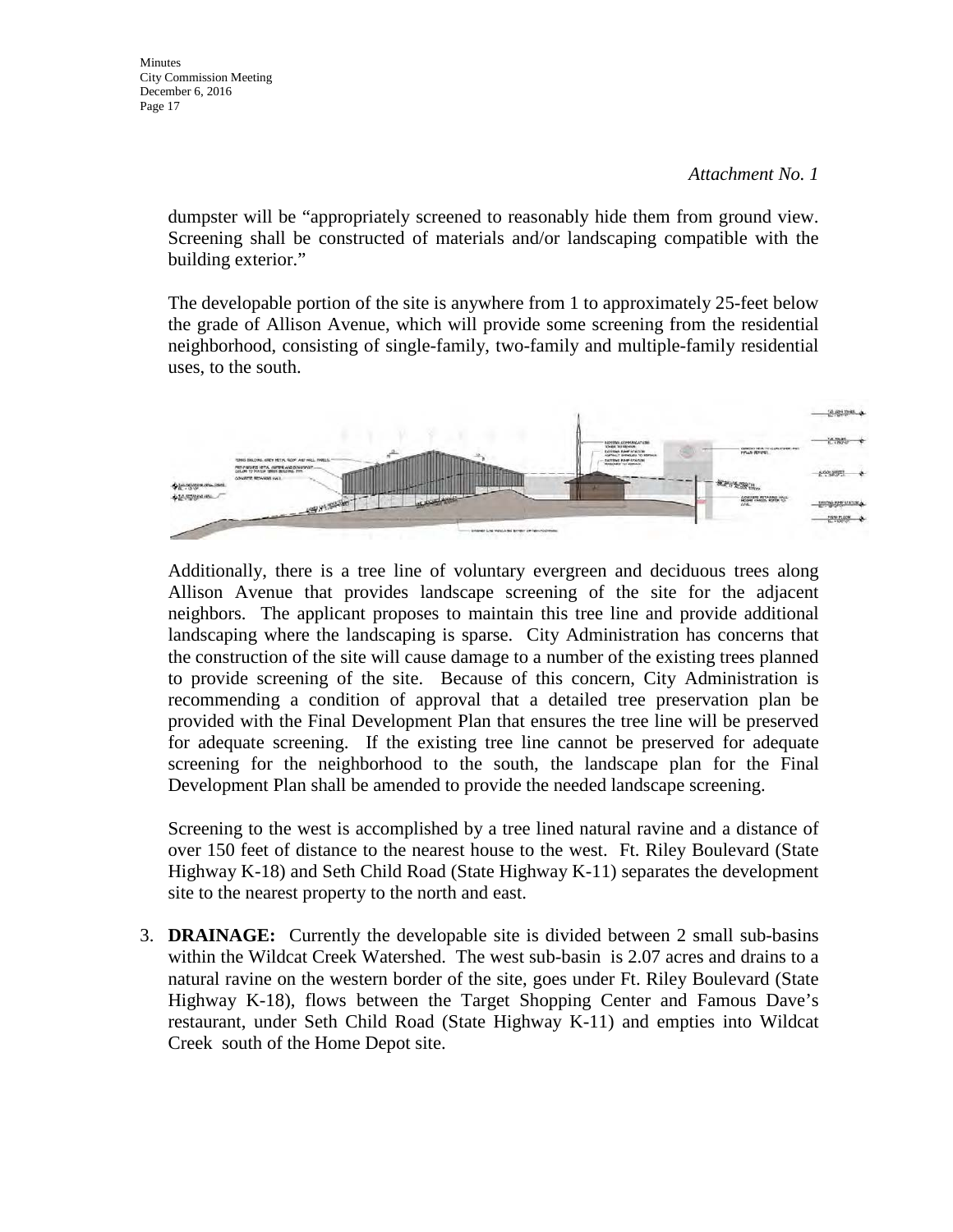The east sub-basin is 2.26 acres in area and drains to the east towards Seth Child Road, where it enters the stormwater water infrastructure for the state highway, ultimately draining to an open ditch along Ft. Riley Boulevard north of Briggs Auto Center where it is directed to Wildcat Creek.

The applicant's consultant, Baughman Company, P.A., conducted a drainage plan, dated October, 2016. The drainage plan shows that through grading of the site, the sub-basin on the site will be altered so that the east sub-basin will be decreased to 1.2 acres in area. The west sub-basin will increase to 3.1 acres in area. The drainage plan shows that stormwater runoff will be collected by area inlets throughout the off-street parking lot and directed to underground detention chambers. The western sub-basin will have intermediate small grass depressions within the off-street parking lot before the stormwater runoff reaches the underground detention chambers. These grass basins will provide marginal detention area and provide water quality measures.

Two (2) separate underground detention chamber areas are proposed under the offstreet parking lot. Both areas will consist of interconnected half-circle plastic chambers that will collect the stormwater runoff and meter the release of the stormwater runoff to the outflow pipes proposed in the respective sub-basins. The chambers will be backfilled with compacted fill and the off-street parking lots will be constructed overtop of the area. Additional water quality benefits are provided by the underground chamber systems through a number of inlet filters that separate trash, debris and oils from exiting the site and entering the area's drainage ways. Normally, these underground chambers provide the opportunity for water to percolate into the groundwater. But due to the bedrock on the site, this will not be an option.

| West Sub-Basin     |                   |                   |
|--------------------|-------------------|-------------------|
| <b>Storm Event</b> | Pre-Development   | Post-Development  |
|                    | Rate of Runoff    | Rate of Runoff    |
| 2-Year             | $1.8 \text{ cfs}$ | $1.9$ cfs         |
| 10-Year            | $5.2 \text{ cfs}$ | $3.0$ cfs         |
| $100$ -Year        | 13 cfs            | $5.4 \text{ cfs}$ |

The drainage plan analyzed the pre- versus post-development rate of runoff conditions per the City's drainage policies. The following is the analysis results

| East Sub-Basin     |                  |                  |  |
|--------------------|------------------|------------------|--|
| <b>Storm Event</b> | Pre-Development  | Post-Development |  |
|                    | Rate of Runoff   | Rate of Runoff   |  |
| 2-Year             | $1.9$ cfs        | $3.8$ cfs        |  |
| 10-Year            | $5.7$ cfs        | $6.5$ cfs        |  |
| $100$ -Year        | $14 \text{ cfs}$ | $14 \text{ cfs}$ |  |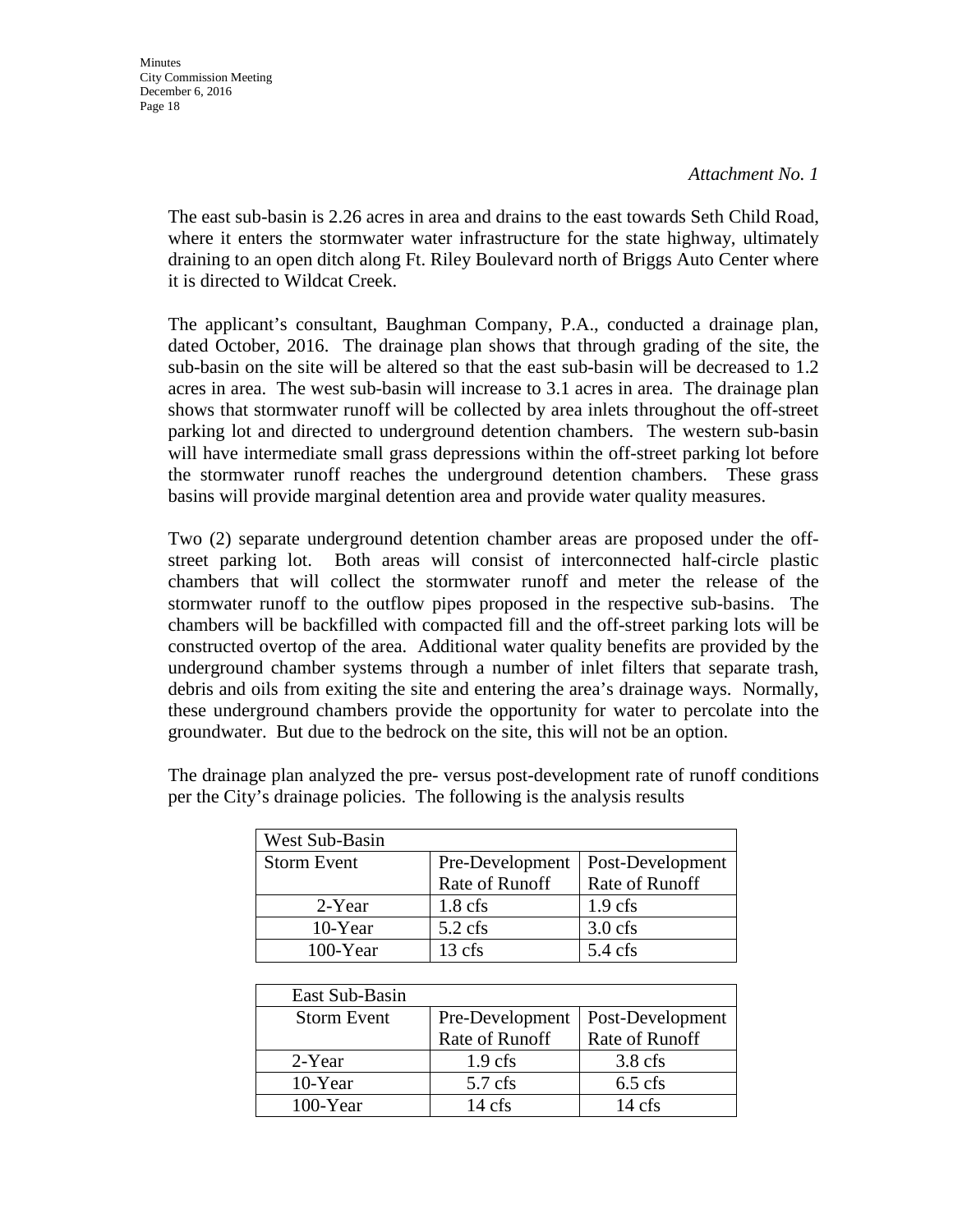Through the re-grading of the site and the proposed underground detention chambers, the west sub-basin relatively maintains the rate of runoff for the 2-year storm and reduces the rate of runoff for the larger, less frequent storm events.

The proposed drainage plan does increase the rate of runoff to the west towards Ft. Riley Boulevard and Seth Child Road for the 2-year and 10-year storms. The rate of runoff for 100-year storm is maintained. The increase in post-development rate of runoff compared to the pre-development conditions does not conform to the City's stormwater policies (Item No. 10.7 of Amendment 10, City of Manhattan Standard Specifications), which states:

*The stormwater detention requirement has changed for the post development condition on new subdivisions and infill projects that are 0.5 acres or larger. Previously the Stormwater Management Master Plan (SWMMP) established maximum allowable release rates on page 19 for the 2 year, 10 year and 100 year storm events on a per acreage basis. The new criteria for both new subdivisions and infill developments shall provide stormwater detention on site and the post development condition shall have stormwater release rates equal to or less than the predeveloped condition. Developers should continue to have licensed professional engineers prepare drainage studies on all new developments and infill projects to determine the impact and mitigating methods to keep post developed conditions for the 2 year, 10 year, and 100 year storm equal to or less than the pre-developed condition.* 

The City Engineer and the City's Stormwater Engineer have reviewed the drainage study for the development (see attached memo). The City Engineer notes that the proposal does not conform to the City's stormwater policy and is requiring that the drainage plan be amended at the time of the submittal of the Final Development Plan to comply with the policy that states that the post-development rate of runoff is equal to or less than the pre-development conditions. The City Engineer is also requiring that with the Final Development Plan, the downstream structures in the KDOT rightof-way are analyzed by the applicant's consultant to ensure that the capacity exists in these structures to handle the added runoff.

Additionally, the City Engineer is requiring a restrictive covenant be created and agreed upon at the time of City Commission's acceptance of easements and right-ofway on the Final Plat that specifies maintenance and inspection of the on-site stormwater infrastructure.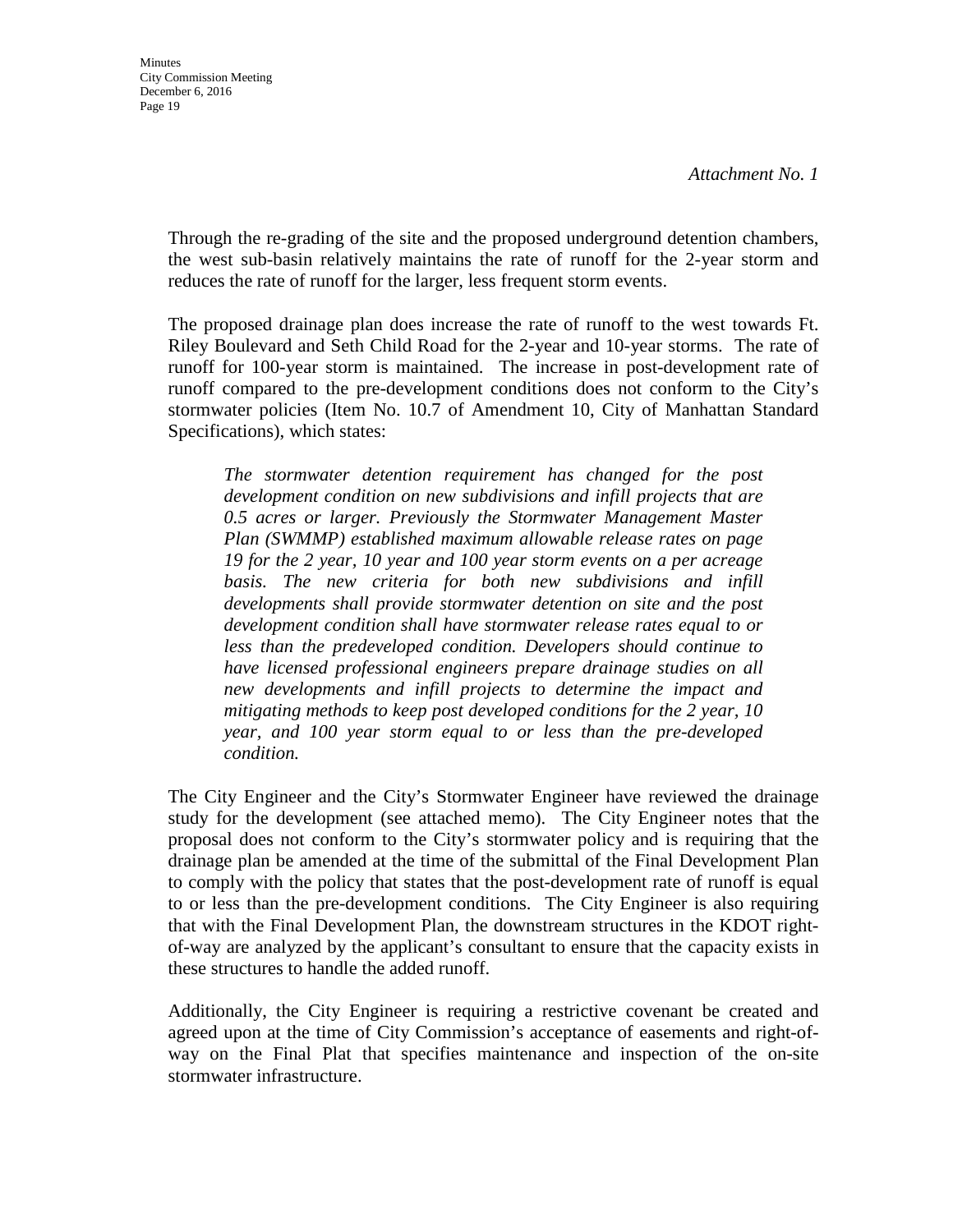Minutes City Commission Meeting December 6, 2016 Page 20

#### *Attachment No. 1*

Conditions of approval are proposed by City Administration based on the comments and requirements of the City Engineer.<br>**StormTech SC-310 Chamber** 

Designed to meet the most stringent industry performance standards for superior structural integrity while providing designers with a cost-effective method to save valuable land and protect water resources. The StormTech system is designed primarily to be used under parking lots thus maximizing land usage for commercial and municipal applications.



StormTech SC-310 Chamber (not to scale) Nominal Chamber Specifications

| <b>Size (LxWxH)</b>     | 85.4" x 34.0" x 16.0" (2170 x 864 x 406 mm) |
|-------------------------|---------------------------------------------|
| <b>Chamber Storage</b>  | 14.7 ft <sup>o</sup> (0.42 mm)              |
| Min. Installed Storage" | 31.0 ft <sup>r</sup> (0.88 mm)              |
| Weight                  | 37.0 bs (16.8 kg)                           |

"Assumes 6" (150 mm) stone above, below and between chambers and 40% stone porcetty.

> ACCEPTS 4" (100 mm) SCH 40 PIPE FOR OFTIONAL **INSPECTION PORT**

Shipping 41 chambers/paliet 108 end caps/pallet 18 pallets/truck





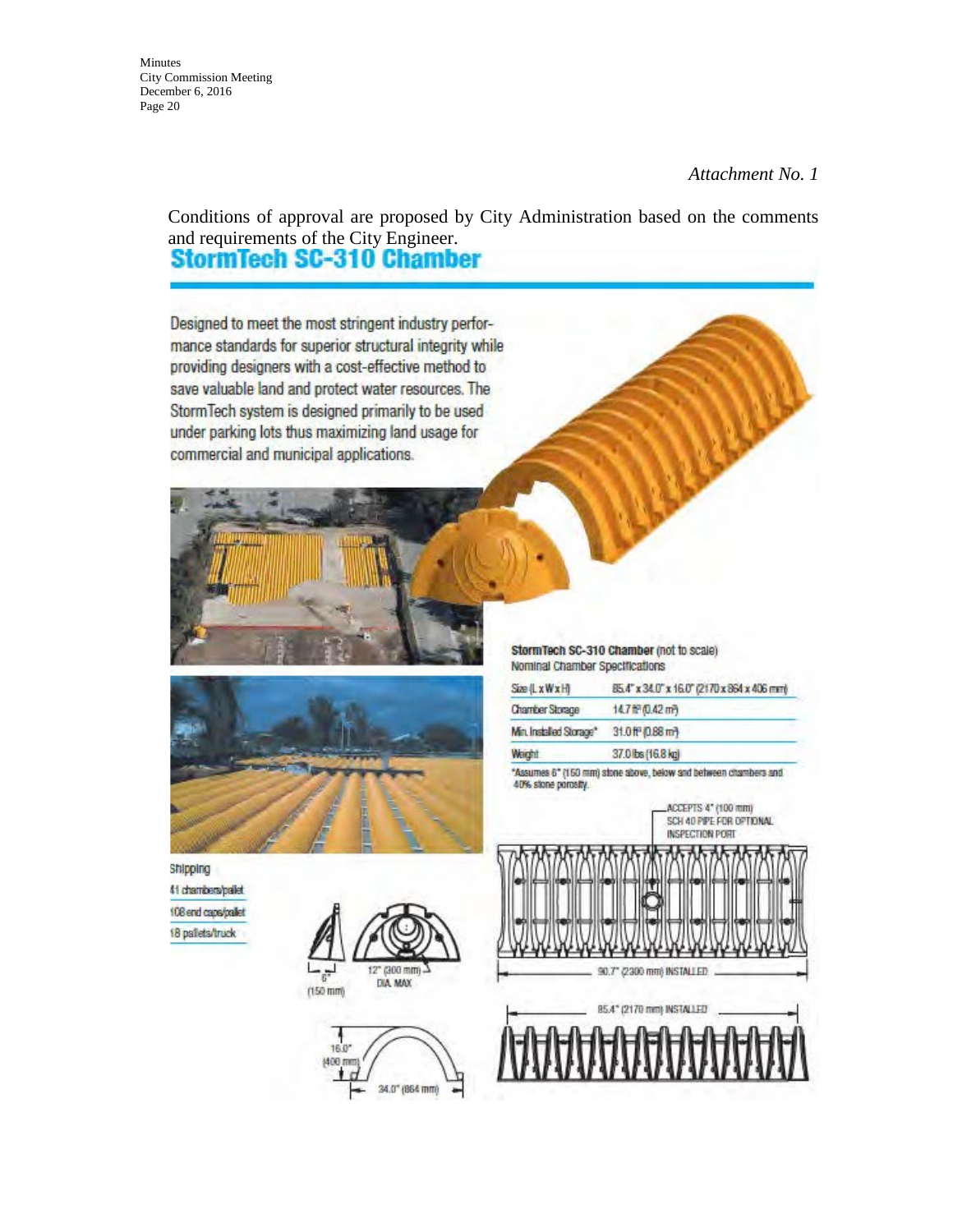#### 4. **CIRCULATION:**

Access to site is currently a gravel driveway onto Allison Avenue, a minor collector street, which is approximately 60 feet to the west of Ridgewood Drive, a local residential street. The site's access point is to be shifted to the east so that it directly aligns with Ridgewood Drive.

The internal circulation plan provides for safe, convenient and efficient movement of motorists and pedestrians. Internal conflicts between motorists and pedestrians are minimized.

#### *Traffic Study*

Schwab-Eaton, P.A. originally created a Traffic Impact Study for the proposed development in August, 2015 (see attached). The applicant's current consultant, Baughman Company, P.A. has reviewed the original study and found it to be complete. A total of 211 trips are anticipated to be generated by the proposed health and fitness club on the site in the PM peak hour. The Traffic Impacted Study stated that the focus was on the PM peak hour, as the AM peak house was anticipated to be less than half for the health and fitness club.

The study determined that the Allison Avenue and the surrounding intersections, including the local residential streets, currently have a level of service (LOS) A. The inclusion of the trips generated by the new use will not diminish level of service in the area. The need for left and/or right turn lanes were evaluated for the site's entrance and was determined not to be needed, although the Manhattan Area Transportation Strategies policy states that a left turn lane should be included on all local collector streets at non-residential entrances.

The Traffic Impact Study devoted attention to sight distances at the site entrance on Allison Avenue and found them to be adequate following minimal grading at the entrance.

The City Engineer has reviewed the Traffic Impact Study and accepts its comments.

#### *Off-Street Parking*

Two-hundred and sixty eight (268) off-street parking spaces are proposed throughout the site.

Off-street parking is based on net floor area, with space such as mechanical rooms, storage and hallways deducted, or the design occupancy of a space, and on different ratios for the separate uses. The proposed floor plans for the combined uses would generally require a total of 219 off-street parking spaces to serve the mix of uses. It is a reasonable assumption that the entire facility will not be at maximum capacity at any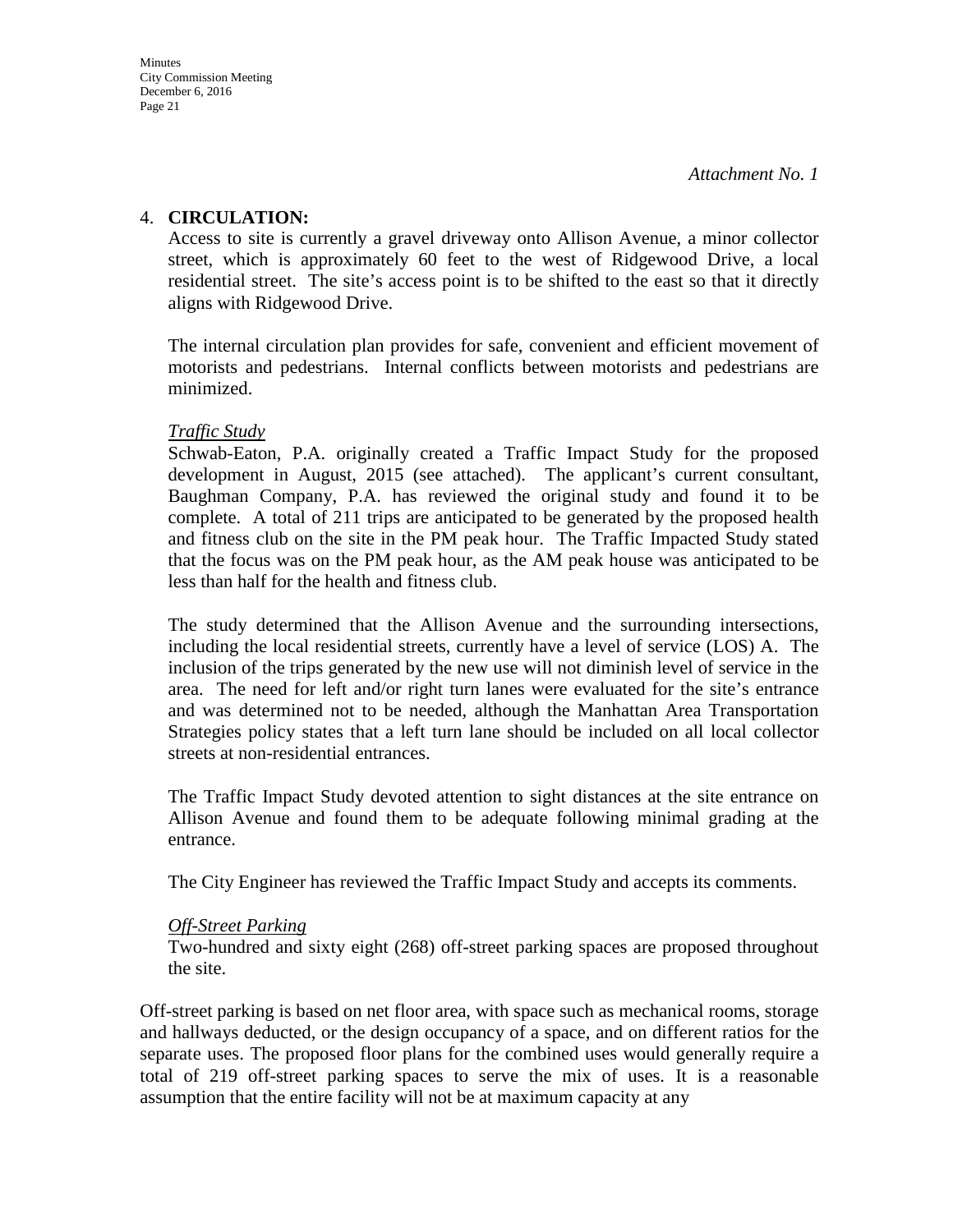period during the hours of operation. In addition, at design occupancy, the health club component would be occupied in some rooms by equipment reducing occupancy and equivalent parking demand.

| Room Use                 | Area           | Occupancy       | Requirement                  | Parking   |
|--------------------------|----------------|-----------------|------------------------------|-----------|
|                          |                |                 |                              | Sub-total |
| Offices                  | $500$ sq ft    | 6               | 1 per $300$ sq ft            | 2         |
| Strength, Cardio $\&$    | $25,155$ sq ft | 503             | 1 per 3 occupants            | 168       |
| <b>Fitness Areas</b>     |                |                 |                              |           |
| <b>Basketball Courts</b> | $3,015$ sq ft  | 60              | 1 space for each             | 20        |
|                          |                |                 | player                       |           |
| <b>Swimming Pool</b>     | $3,365$ sq ft  | 68              | 1 space per 4                | 17        |
| Area                     |                |                 | occupants                    |           |
| Tennis Courts            | 19,170 sq ft   | 192             | 4 spaces per court           | 12        |
|                          |                |                 |                              |           |
|                          |                |                 | <b>Total Minimum Parking</b> | 219       |
|                          |                | <b>Required</b> |                              |           |

The total is based the following building uses and area or occupancy calculations:

For the purposes of determining an applicable number, tennis court, basketball courts and the lap swimming pool are considered separately as each is less likely to be occupied at an occupancy rate similar to rooms. In this instance the tennis courts are considered as each having a doubles occupancy or four persons per court. The basketball is considered to have a 5 on 5 person game occurring on each half of the full size court. The pools, for lap swimming and group exercise are considered at one space per four persons as the pools are not equivalent in use to pools for general swimming.

For the health club component, the Manhattan Zoning Regulations would require 1 parking space per three persons based on designated occupancy, or 503/3=168 and an occupancy of the pools 68/4=17.

The daycare area is assumed to be for the convenience of parents working out at the health and fitness club and is not considered a standalone day care center. Therefore, the area devoted to this use is not counted towards the total off-street parking requirements.

Based on the requirements of the Manhattan Zoning Regulations, the proposed offstreet parking should be adequate to serve the separate uses of the proposed PUD.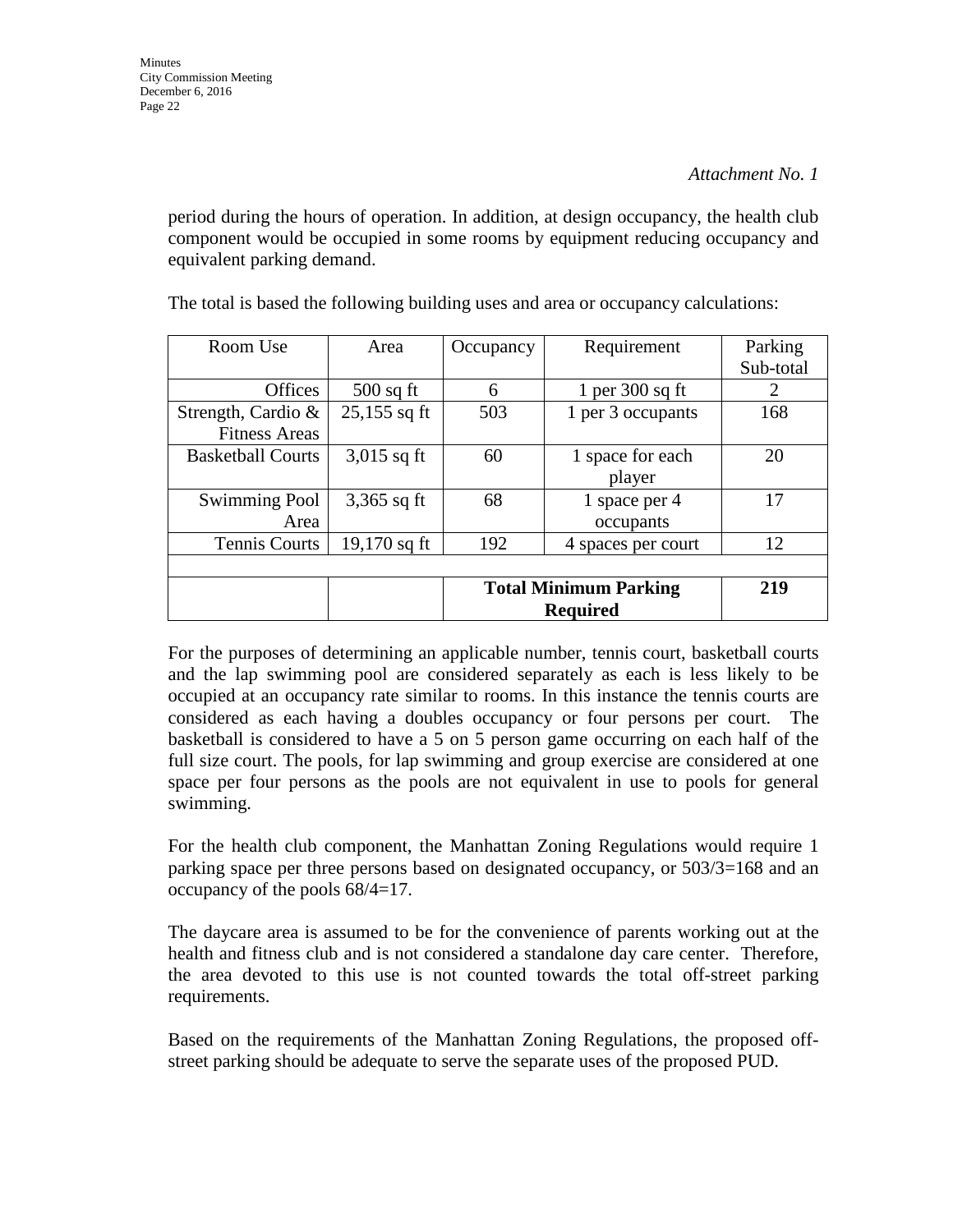#### *Bicycle and Pedestrian Access*

Internal sidewalks are proposed throughout the site to provide clients and guests to the proposed health and fitness club pedestrian friendly routes to the entrances of the building.

Currently, sidewalks do not exist throughout the area. This is primarily due to the era of the existing residential development the south and west of the site. At the time these subdivisions were being developed in the 1960's, 1970's and 1980's sidewalks were not required along arterial, collector or local streets by the City's Subdivision Regulations.

The Preliminary Development Plans do not show a sidewalk in the right-of-way of Allison Avenue. City Administration is recommending that a minimum 5-foot wide sidewalk be installed and maintained by the applicant within the north side of the Allison Avenue road right-of-way from the east side of the development to point where Allison Avenue turns to the south. The installation of the sidewalk will begin to provide a much needed pedestrian connectivity for the area. The required sidewalk will then connect to a new sidewalk that is proposed to be installed with the Ft. Riley Boulevard and Seth Child Road diverging diamond interchange that is to begin construction in 2018. The development of the sidewalk connectivity throughout the residential neighborhoods to the south will most likely occur over time through City infrastructure projects and/or redevelopment projects.

With the sidewalk requirement along Allison Avenue, a paved accessible pedestrian route shall be installed from the public sidewalk at the driveway into the site to provide for a safe pedestrian accessible route to the building.

City Administration recommends a conditional approval addressing both of these sidewalk topics.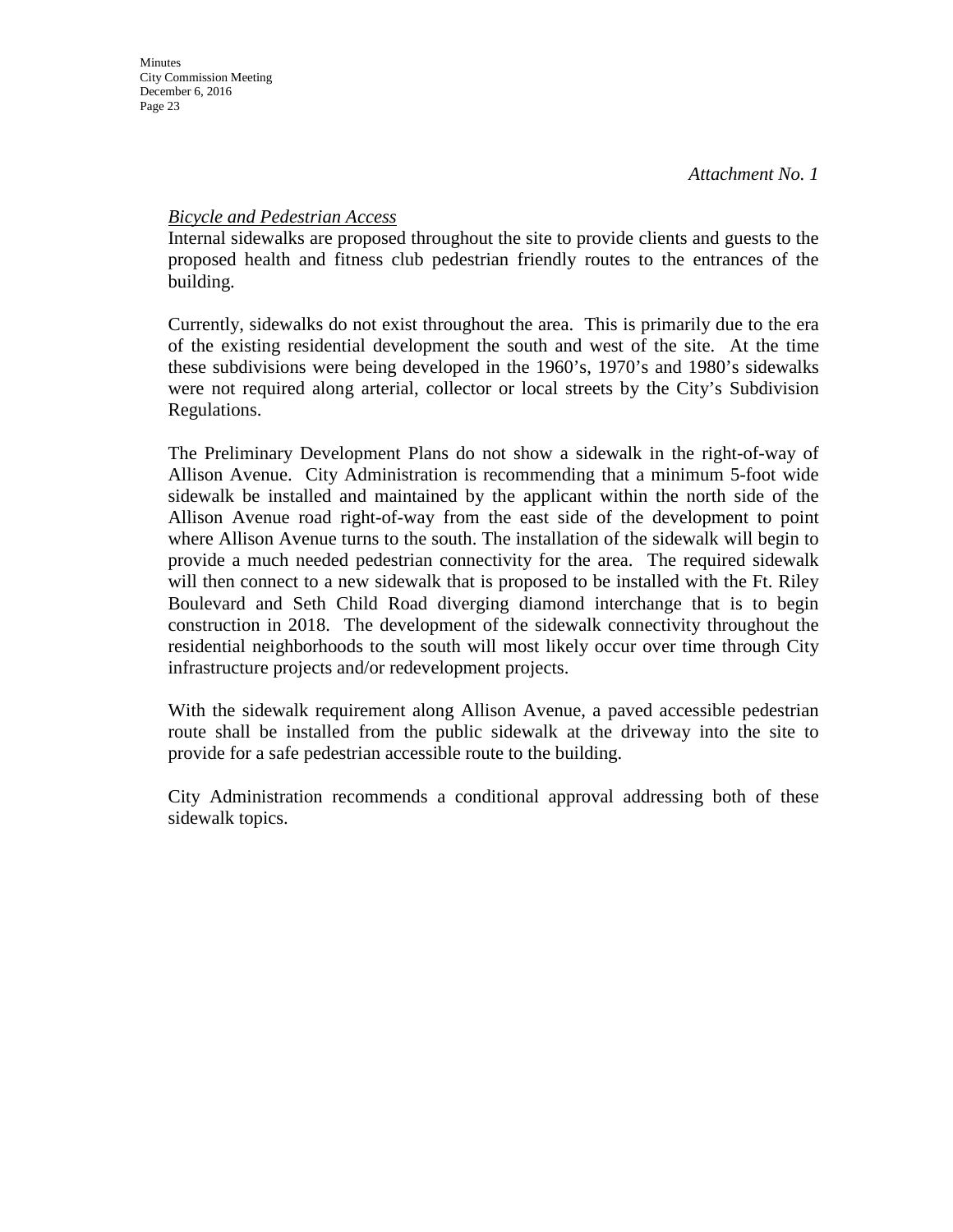

- 5. **OPEN SPACE AND COMMON AREA:** Landscape space reflects the open space on the developable portion of the property. The natural ravine on the west side of the site is also to remain as open space.
- 6. **CHARACTER OF THE NEIGHBORHOOD:** The site is located in the southwestern quadrant of the major street intersection of Ft. Riley Boulevard and Seth Child Road. Development consists primarily of service commercial on the southeast and northwest corners and a municipal facility (Riley County Police Department) on the northeast corner. The southwest corner consists of the undeveloped PUD site and established low to high density residential neighborhoods.

The southwest corner of the Seth Child Road/Allison Avenue intersection is accessed from Allison Avenue, a minor collector street. Intersecting streets, Canyon Drive and Ridgewood Drive (local streets) serve the single-family and two-family residential neighborhoods to the south of Allison Avenue. Near the intersection of Allison Avenue and Crestwood Drive are several multiple-family developments, some of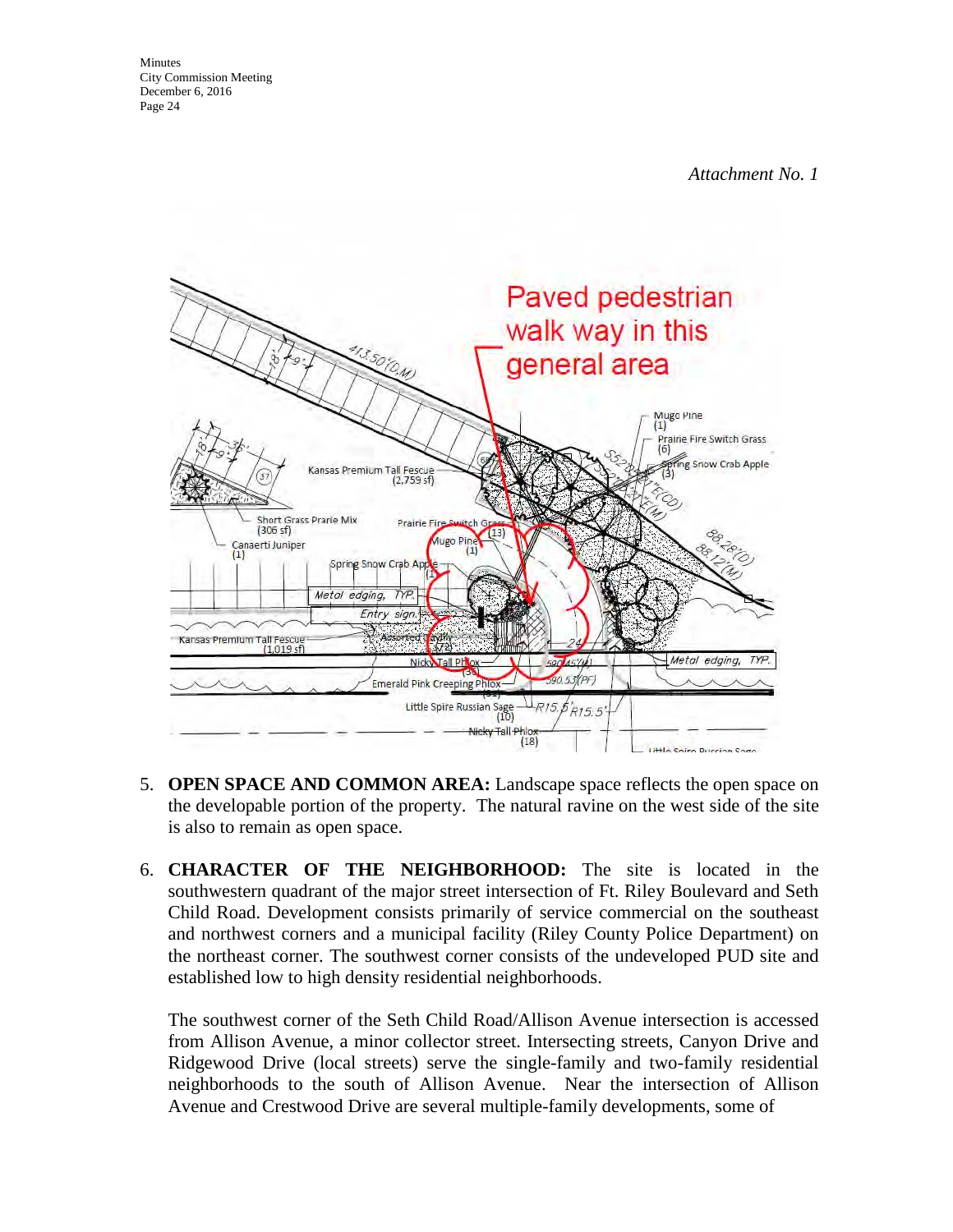which are in the Crestwood Apartment complex. Further to the south on Allison Avenue, Dondee Drive and DeHoff Drive is a residential neighborhood with a mix of single-family dwelling and two-family dwellings throughout the neighborhood.

The proposed PUD site is on a prominent elevated plateau above Ft. Riley Boulevard, which is to the north and is very visible from both Ft. Riley Boulevard and Seth Child Road.

# **THIRTEEN MATTERS TO BE CONSIDERED WHEN CHANGING ZONING DISTRICTS**

- **1. EXISTING USE:** Vacant ground and Ft. Riley Boulevard ROW that was recently vacated and deeded to the property owner. The Flint Hills Hospitality Commercial PUD was approved for the subject site in 2010 to develop 2 hotels and off-street parking lots. Both tracts have been vacant since annexation.
- **2. PHYSICAL AND ENVIRONMENTAL CHARACTERISTICS:** The majority of the site is generally flat except for those portions adjoining Allison Avenue along the southern boundary and the extreme west side of the site. The site is at the same approximate grade as Allison Avenue at the eastern point and approximately 20-feet below grade of Allison Avenue where Allison Avenue turns at a right angle to the south. The northern boundary of the site adjoins Ft. Riley Boulevard right-of-way. The majority of the interior of the site has been graded and there are scattered trees along the southern boundary. There is a large and deep natural and heavily treed ravine on the western edge of the site. The site currently drains to the north and northeast.

Access is from an existing concrete curb cut located approximately 60-feet west of the Ridgewood Drive and curb cut intersection. The current internal access to the Booster Pump Station is via a gravel driveway. The existing curb cut is on a generally flat part of Allison Avenue. The site plan indicates Allison Avenue up to the proposed curb cut directly across from Ridgewood Drive is a 15% grade, which flattens to a 4% grade and inclines to 11% before flattening at the western boundary of the site at the top of the hill.

#### **3. SURROUNDING LAND USE AND ZONING:**

**a) NORTH:** Ft. Riley Boulevard, off ramp to Seth Child Road and Ft. Riley Boulevard signalized intersection, divided four lane expressway; restaurant and single family dwellings, all north of Ft. Riley Boulevard, and Seth Child Road; R District and PUD.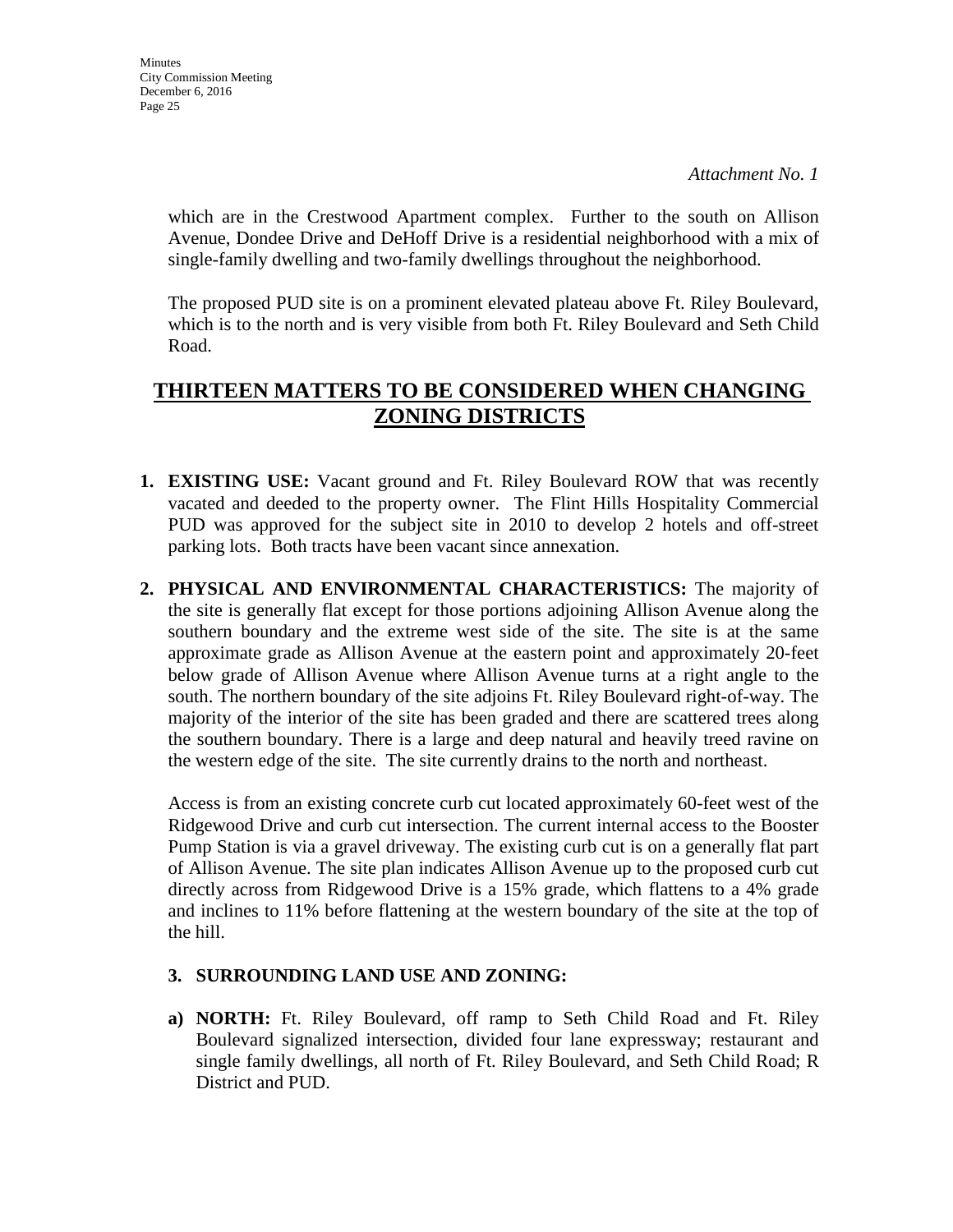- **b) SOUTH:** Allison Avenue, a 60 foot wide minor collector street, multiple-family, two-family and single-family dwelling units; R-3, Multiple-Family Residential District and R-2, Two-Family Residential District.
- **c) EAST:** Ft. Riley Boulevard and Seth Child Road signalized intersection; auto dealership, multiple-family dwelling unit, restaurant, and group day care; R-1 District, C-5, Highway Service Commercial District, and C-1, Restricted Business District.
- **d) WEST:** Single-family residential dwelling units and church; R District.
- **4. CHARACTER OF THE NEIGHBORHOOD:** See above under Review Criteria for Planned Unit Development, number 6.
- **5. SUITABILITY OF SITE FOR USES UNDER CURRENT ZONING:** The site has remained vacant since annexation into the City. In March, 2010, the City Commission approved the Flint Hills Hospitality Commercial PUD to construct 2 hotels, with a total of 159 guest rooms. Ordinance No. 6821 established the Commercial PUD, including the permitted uses hotels and other development standards for the proposed development. The Final Development Plan was approved by the Manhattan Urban Area Planning Board in August, 2010. The development was never constructed and is considered to be abandoned as regulated in Section 9-107 Abandonment or Failure to Proceed.

Because the development was never constructed, and thus the PUD is considered abandoned, the site is not suitable for its current zoning. To develop upon the site, the property owner would need to request a rezoning or the Planning Board would need to enter into the process to revoke the PUD, as described in Section 9-107(B), which has not occurred to date.

**6. COMPATIBILITY OF PROPOSED DISTRICT WITH NEARBY PROPERTIES AND EXTENT TO WHICH IT MAY HAVE DETRIMENTAL AFFECTS:** An increase in traffic, light and noise can be expected to occur with the proposed health and fitness club. Additional impacts may be expected due to the size and location of the building with respect to nearby residential neighborhoods.

#### Traffic Light and Noise Impacts

An increase in vehicular traffic will be expected from the proposed development. Based on the Traffic Impact Study for the Genesis Health Club, traffic is anticipated to generate minimal impact on the surrounding street system. Through City Administrations recommendation, pedestrian traffic will be accommodated with new sidewalks along Allison Avenue, which currently do not exist.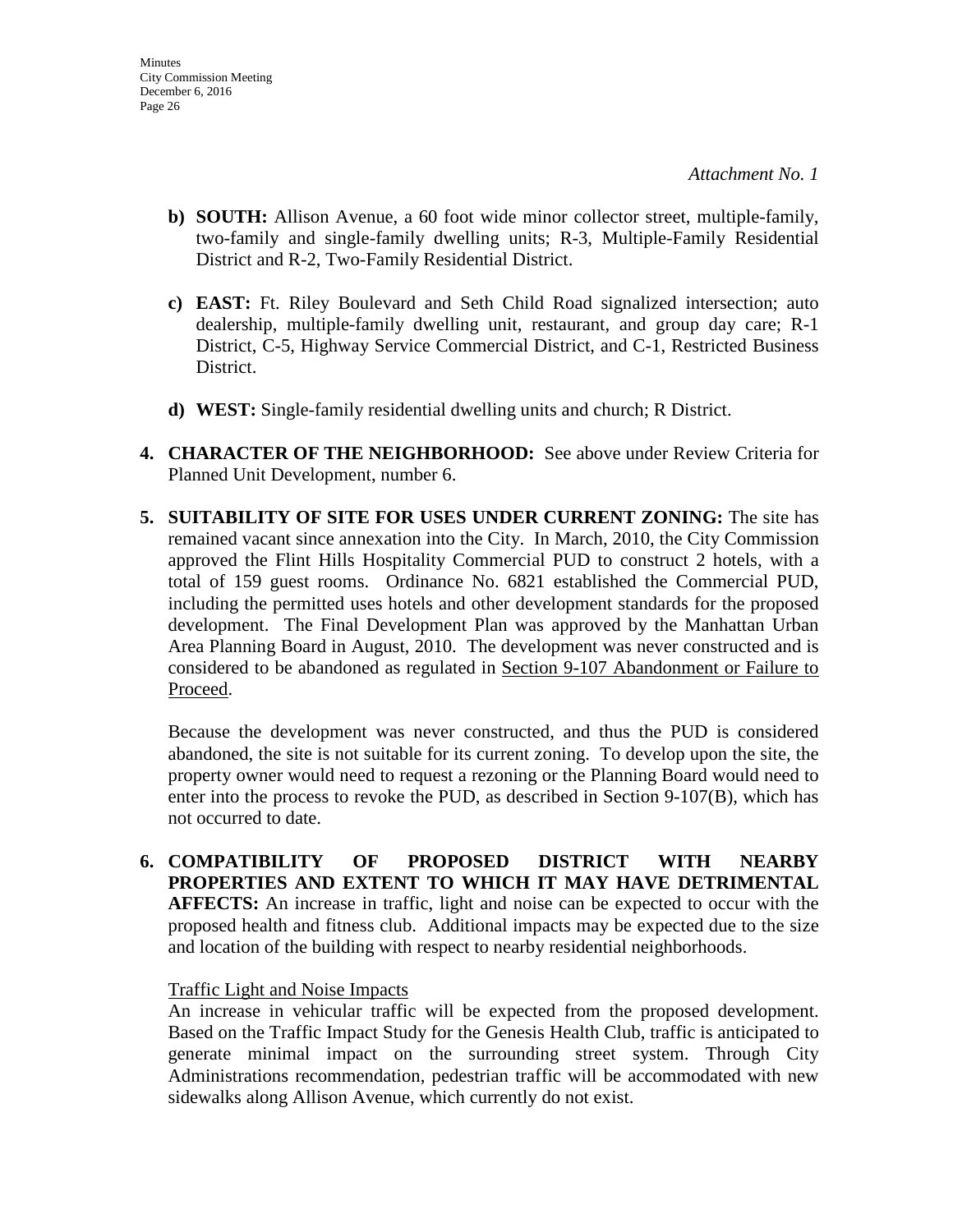With respect to light, the PUD application's photometric analysis shows that direct light will be contained on the site. The City's Zoning Regulations require that all lighting of a development be full-cutoff and downcast.

As stated, an increase in noise can be expected. The Genesis Health Club is proposed to operate on a 24-hour basis and activity can be expected throughout the daytime and evening hours and to a lesser extent at night. Noise associated with the location of the health and fitness club to the neighborhood to the south is mitigated due to the distance of the main entrance of building from Allison Avenue, which in to the north of the site. The southern portions of the building will have limited access and outdoor activity associated with the area. The off-street parking along Allison Avenue will be screened by the grade of the street and property, or the existing tree line. As discussed previously, if the existing trees cannot be adequately preserved, landscaping will be required to be installed to provide the needed screening of the site for the adjacent neighborhood.

#### Size, Location and Character Impacts

The building will be approximately 50-feet to the closest property line that adjoins another property. The building is approximately 43-feet in height along the south property line. The architectural tower on the northeast corner of the building is to be approximately 50 feet tall. The building is proposed to have a finished floor elevation of 1,146 feet. Based on the proposed grade adjacent to the building and street grades, the health and fitness club is approximately 27 feet below Allison Avenue street grade at the eastern point of the building and 19-feet below grade at the western point of the building. In combination with landscaping, distance, angle of the building and elevation grade differences, the height and lighting associated with the building, are not expected to adversely affect residential properties to the south of Allison Avenue.

Minimal impacts are anticipated from the use or the proposed building to the neighborhood to west of the site or to the north of Ft. Riley Boulevard. The proposed pylon sign, with the 150 square foot digital animated sign may adversely impact these neighbors. Distance does separate these 2 neighborhoods from the development site and the pylon sign location. The neighborhood to the west is separated by a tree lined ravine that is approximately 175-feet wide. The Ft. Riley Boulevard separates the development site from the neighborhood to the north, which has a distance of approximately 400-feet. Although there is considerable distance from the homes to the development site and the sign, the neighborhoods are generally on the same grade as the development site. The large, digital sign will be out of character with other commercial uses along Ft. Riley Boulevard and the nearby interchange and with what the community has determined is appropriate for digital signage. Depending on the brightness setting of the digital sign and time of day (day, night, dawn or dusk) the illumination of the sign may be impactful to these neighbors as well.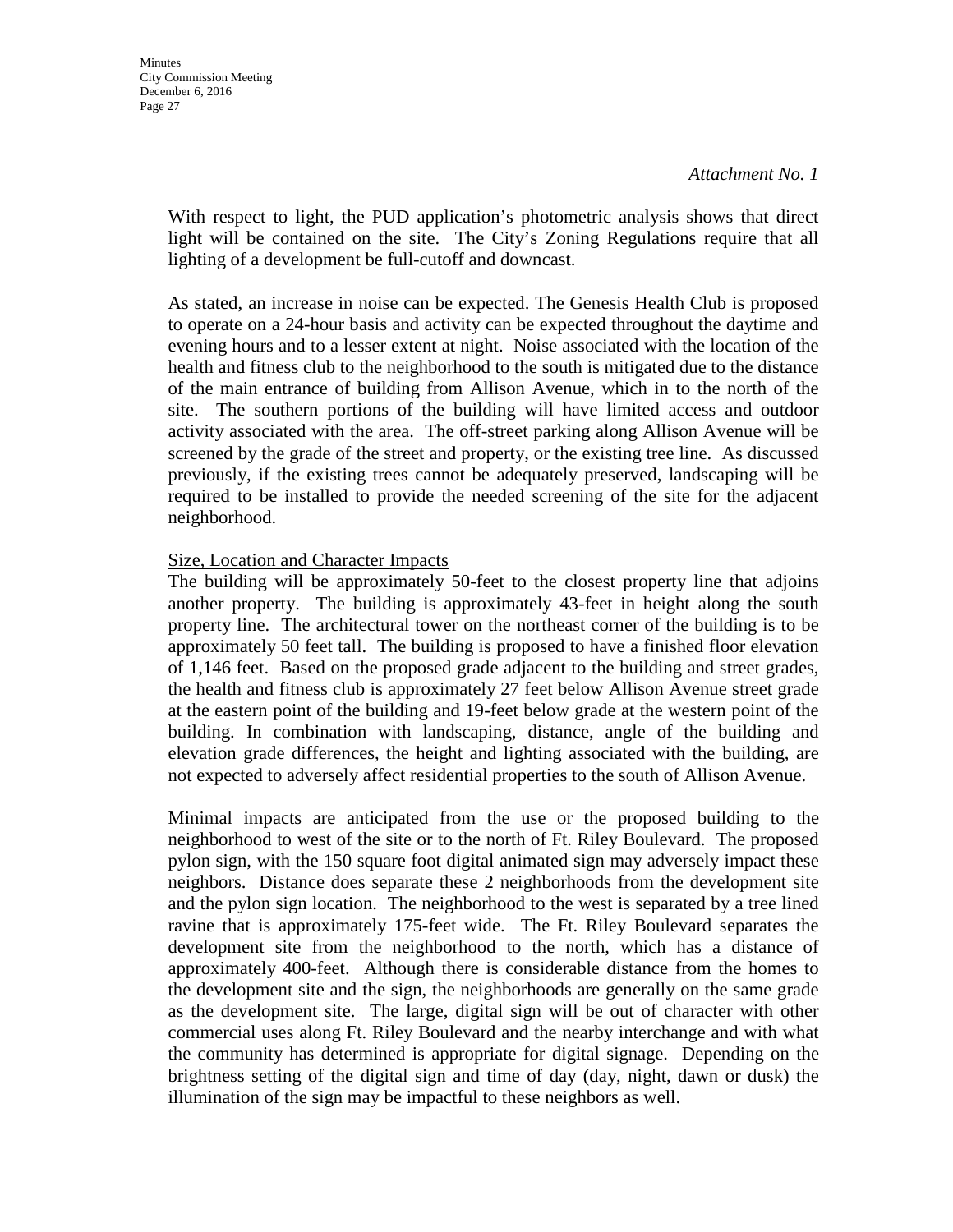**Minutes** City Commission Meeting December 6, 2016 Page 28

> The applicant held a neighborhood meeting on August 18, 2016. Three (3) neighbors attended the meeting. According to the meeting summary, there were questions about access to the site, drainage and site lighting. The meeting summary indicates that the neighbors in attendance were satisfied with the responses and proposal.

#### **7. CONFORMANCE WITH COMPREHENSIVE PLAN:**

The site is shown on the Southwestern Future Land Use Map as RLM, Low to medium density residential. The RLM policies are as follows:

#### RLM policies include:

#### *RLM-1: Characteristics*

*The Residential Low to Medium Density designation incorporates a range of singlefamily, single-family attached, duplex, and town homes, and in appropriate cases include complementary neighborhood-scale supporting land uses, such as retail, service commercial, and office uses in a planned neighborhood setting, provided they conform with policies for Neighborhood Commercial Centers. Small-scale multiplefamily buildings and condominiums may be permissible as part of a planned unit development, or special mixed-use district, provided open space requirements are adequate to stay within desired densities.* 

#### *RLM-2: Appropriate Density Range*

*Densities in the Residential Low to Medium Density designation range between less than one dwelling unit/acre up to 11 dwelling units per net acre.* 

#### *RLM-3: Location*

*Residential Low to Medium Density neighborhoods typically should be located where they have convenient access to and are within walking distance to community facilities and services that will be needed by residents of the neighborhood, including parks, schools, shopping areas, transit and other community facilities. Where topographically feasible, neighborhoods should be bounded by major streets (arterials and/or collectors) with a direct connection to work, shopping, and recreational activities. The Residential Low to Medium Density designation includes most established neighborhoods outside of the core area as well as future residential growth areas to the west and east.* 

#### *RLM-4: Variety of Housing Styles*

*To avoid monotonous streetscapes, the incorporation of a variety of architectural styles is strongly encouraged in all new development, particularly when a single housing type (e.g. detached single-family) is prevalent.*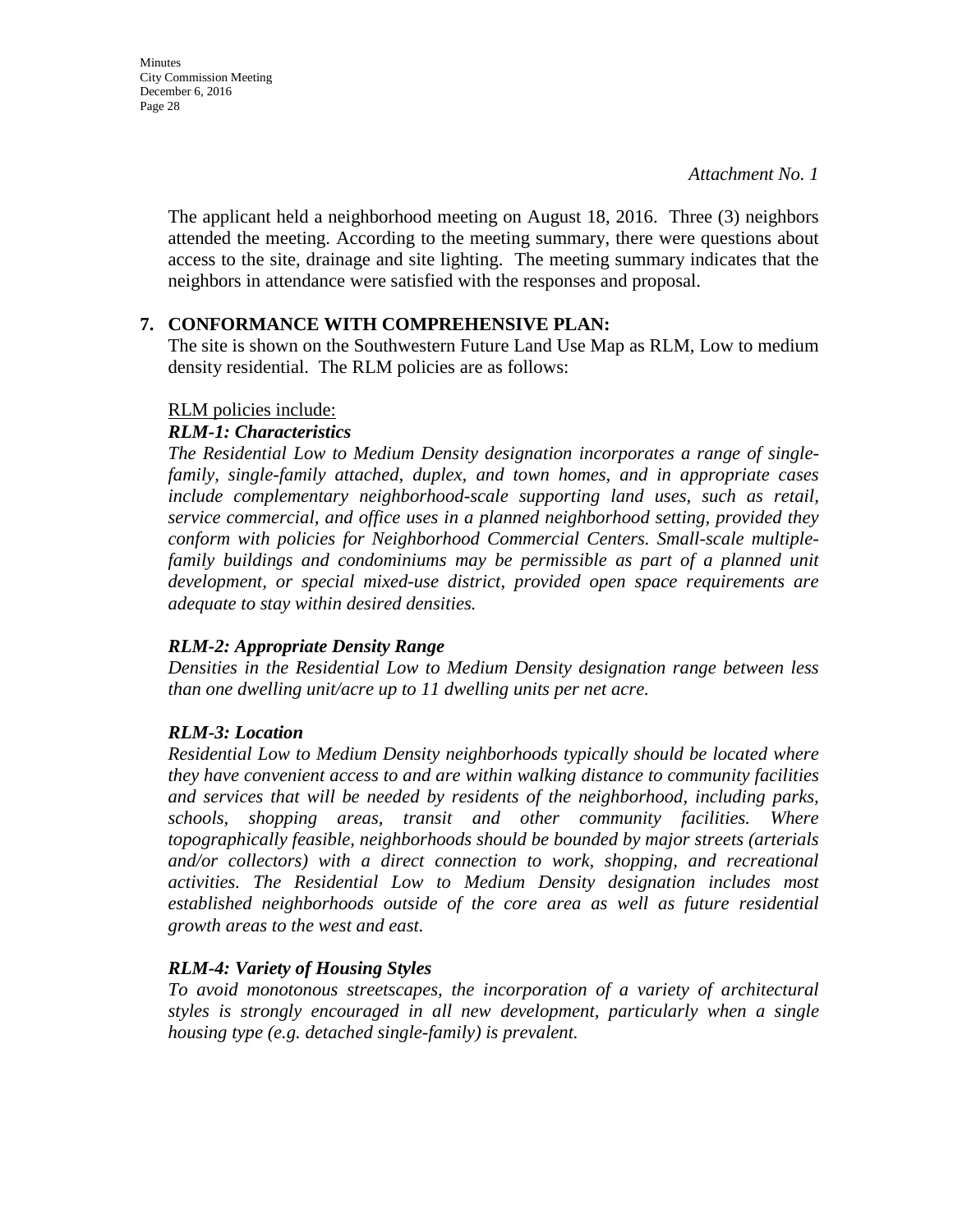**Minutes** City Commission Meeting December 6, 2016 Page 29

*Attachment No. 1* 

Low to medium density developments are suggested for the site in the Comprehensive Plan. As noted in the Comprehensive Plan's policies for residential areas, retail services and office activities may be in appropriate, when properly located, scaled and in character with the residential neighborhood. These policy statements should be balanced against the policies for commercial development based on the overall character of the neighborhood.

The proposed PUD is will be a locate large, 24-hour health and fitness club on an elevated site above a major street corridor, at an intersection oriented to commercial developments, which is also immediately adjacent to an established single-family, two-family and multiple-family residential neighborhood. The proposed health and fitness center use generally conforms to policies RLM designation of the Comprehensive Plan in relationship to providing appropriate retail and service commercial uses. While its mass and scale are not the same as the low density residential uses in the neighborhood, its scale is not inconsistent with large multiplefamily buildings in the same neighborhood or the commercial uses at the other quadrants of the Ft. Riley Boulevard and Seth Child Road intersection. The building location, height and mass are separated by distance, elevation, screening and building placement to the greatest extent feasible, given the shape of the land. Concerns related to its character and fit are mitigated by distance and natural screening. The overall site's location to a major street intersection lends itself to commercial development oriented towards the motoring public.

The proposed PUD is in general conformance with the Comprehensive Plan.

#### **8. ZONING HISTORY AND LENGTH OF TIME VACANT AS ZONED:**

- September 10, 2009 Manhattan Urban Area Planning Board tables public hearing for the proposed rezoning of the Flinthills Hospitality PUD to September 21, 2009.
- September 21, 2009 Manhattan Urban Area Planning Board tables public hearing for the proposed rezoning of the Flinthills Hospitality PUD to October 19, 2009.
- October 19, 2009 Manhattan Urban Area Planning Board tables public hearing for the proposed rezoning of the Flinthills Hospitality PUD to November 2, 2009.
- November 2, 2009 Manhattan Urban Area Planning Board holds public hearing and fails to make a recommendation, on a vote of 3-3, on rezoning the proposed Flinthills Hospitality PUD from R-1, Single-Family Residential District, and R, Single-Family Residential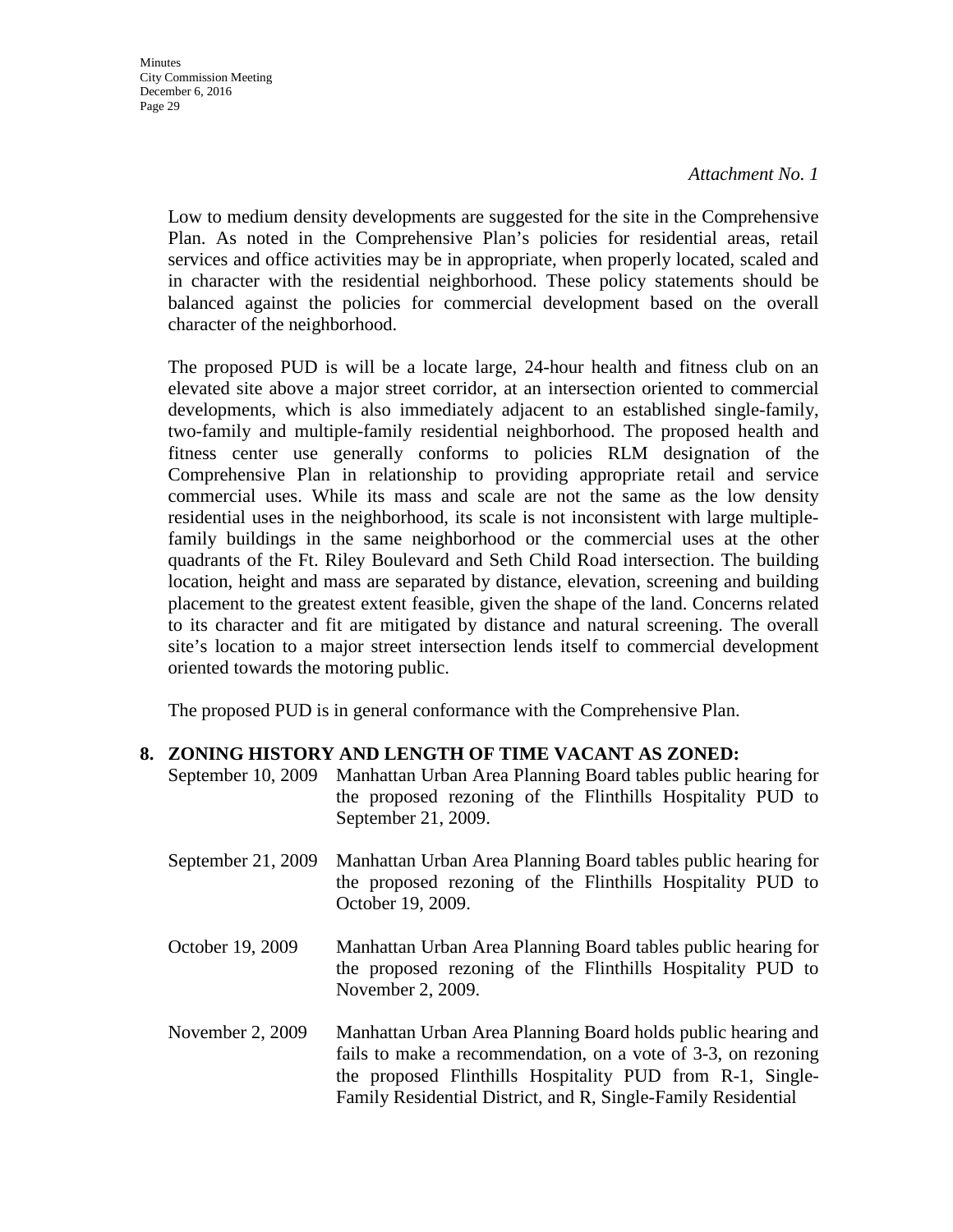District, to PUD, Commercial Planned Unit Development District.

- November 16, 2009 Protest Petition submitted to City Clerk's Office, subsequently found to surpass the 20% threshold to be valid.
- December 11, 2009 Bucher, Willis & Ratliff Corporation (BWR) Traffic analysis submitted to City.
- February 4, 20210 Email to City from Colin Noble, Flint Hills Hospitality LLC, summarizing events following Planning Board hearing.
- February 16, 2010 City Commission, on a vote of 4-1, overrode the Manhattan Urban Area Planning Board and approved first reading of an ordinance rezoning the Flinthills Hospitality Commercial PUD, based on the findings in the Staff Report and the BWR Traffic Analysis, with the fourteen (14) conditions of approval recommended by City Administration.
- March 23, 2010 City Commission**,** on a vote of 4-1, overrides the Manhattan Urban Area Planning Board and approves Ordinance No. 6821 rezoning the Flinthills Hospitality Commercial PUD, based on the findings in the Staff Report and the BWR Traffic Analysis, with the fourteen (14) conditions of approval.
- August 2, 2010 Manhattan Urban Area Planning Board approves the Final Development Plan for Lot 1 and Lot 2, Flinthills Hospitality Commercial PUD, and Final Plat of Lots 1-3, Flinthills Hospitality Addition, a Commercial Planned Unit Development, on a vote of 3-2.
- August 17, 2010 City Commission accepts the easements and rights-of-way of the Final Plat of the Flinthills Hospitality Addition, a Commercial Planned Unit Development; and, authorizes the Mayor and City Clerk to execute the Agreements regarding construction and maintenance of the storm water facilities and travel easement.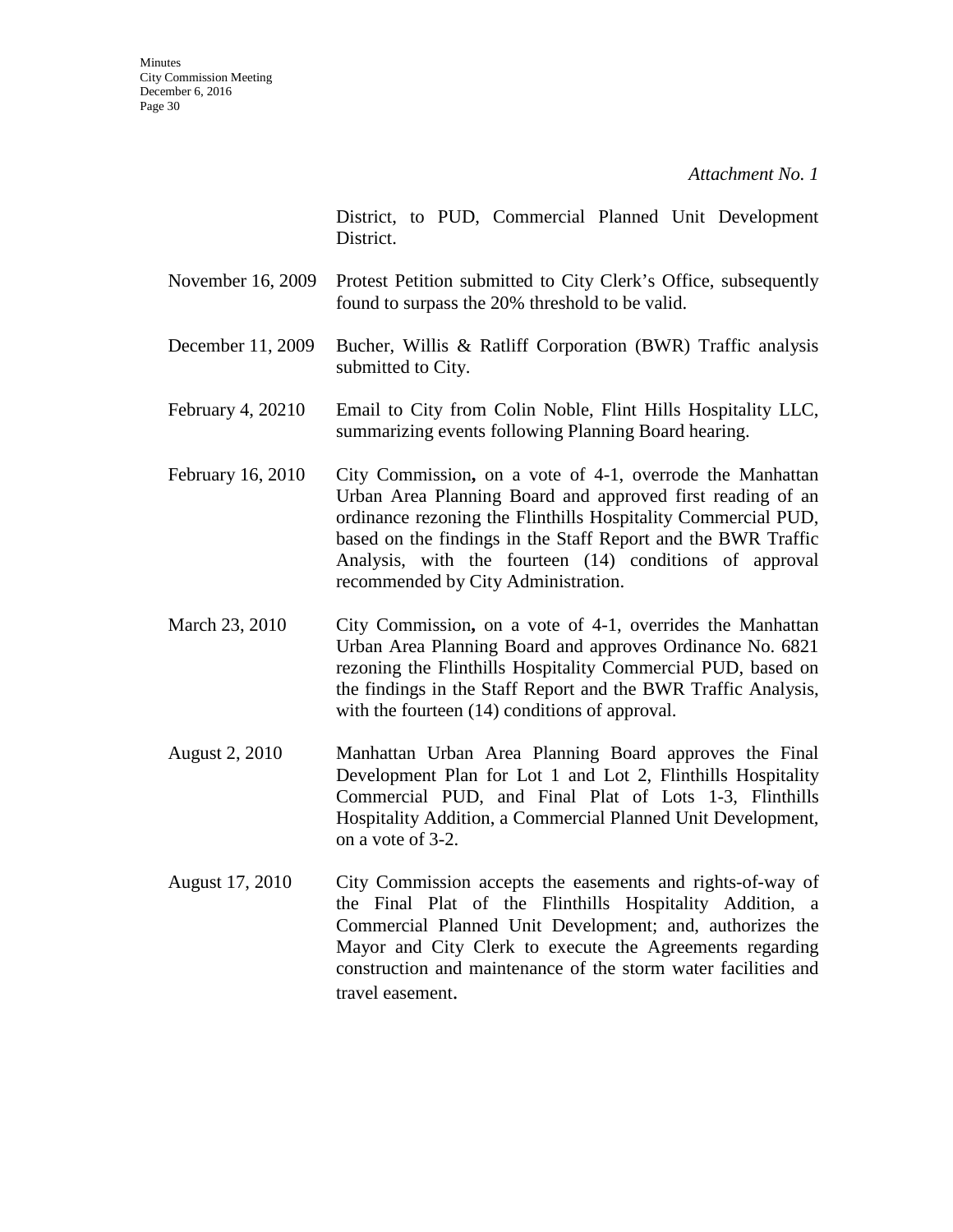**9. CONSISTENCY WITH INTENT AND PURPOSE OF THE ZONING ORDINANCE:** The intent and purpose of the Zoning Regulations is to protect the public health, safety, and general welfare; regulate the use of land and buildings within zoning districts to assure compatibility; and to protect property values. The proposed PUD would rezone a site that is currently zoned PUD for 2 hotels and accessory signage and off-street parking lots.

Land use and structures within a Planned Unit Development District which, when approved by the Planning Board and Governing Body, may differ in one or more respects from the regulations that are applicable in any other zoning district. The objectives of a Planned Unit Development District shall be to promote progressive development of land and construction by encouraging Planned Unit Developments (PUD's) to achieve: a maximum choice of living environments by allowing a variety of housing and building types; a more useful pattern of open space and recreation areas and, if permitted as part of the project, more convenience in the location of commercial uses and services; a development pattern which preserves and utilizes natural topography and geologic features, scenic vistas, trees and other vegetation, and prevents the disruption of natural drainage patterns; a more efficient use of land than is generally achieved through conventional development; a development pattern in harmony with land use density, transportation facilities, and community facilities; an environment which provides safe, clean, convenient and necessary residential, commercial, and industrial facilities which will afford greater opportunities for better housing, recreation, shops and industrial plants for all citizens of the community; a development plan which suits the specific needs of the site and takes into account the unique conditions of the property which may require changes of conventional bulk regulations, lot layout, or density; or results in a project that provides greater public benefit than would be provided under conventional zoning; and, a mixture of compatible uses which might not otherwise be permitted in a single district, or which may restrict the range of land uses more than in a single district.

As previously mentioned the current zoning of the site is the Flint Hills Hospitality PUD, which was approved for 2 hotels, a Candlewood Suites and a Holiday Inn Express, accessory off-street parking lots and signage. The 2 buildings were to have approximately 24,000 square feet of lot coverage and be up to 55 feet in height.

Based on the proposed development, the health and fitness club is an appropriate use of the site and consistent with the intent and purpose of the Zoning Regulations, subject to the conditions of approval.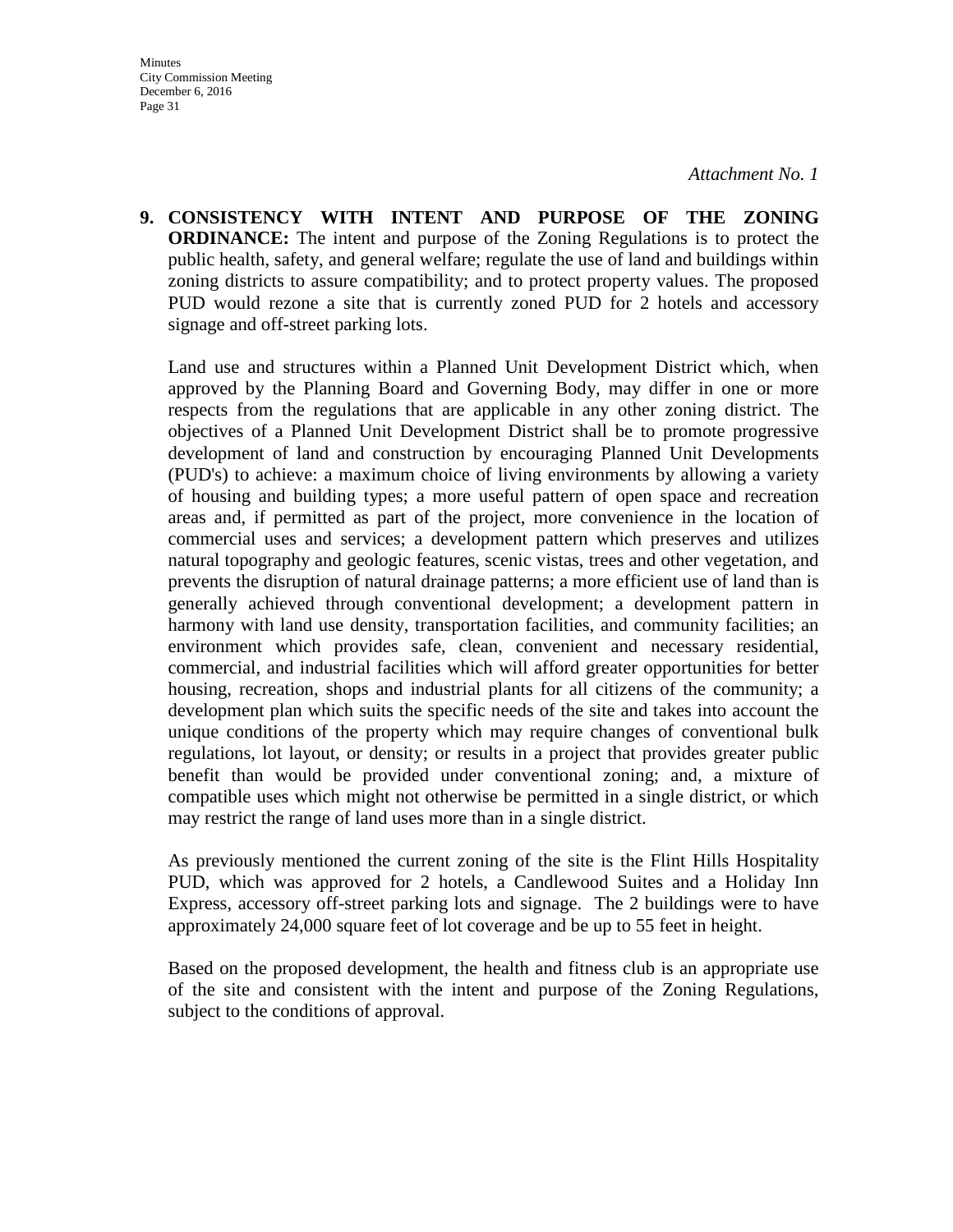**Minutes** City Commission Meeting December 6, 2016 Page 32

**10. RELATIVE GAIN TO THE PUBLIC HEALTH, SAFETY AND WELFARE THAT DENIAL OF THE REQUEST WOULD ACCOMPLISH, COMPARED WITH THE HARDSHIP IMPOSED UPON THE INDIVIDUAL OWNER:** There appears to be no relative gain to the public that denial would accomplish. Minimal impact on the public is expected as a result of traffic and storm water. Transportation and storm water proposals are consistent with the policies of the City, based on the conditions of approval. There may be a hardship on the owner if the rezoning is denied because no public adverse impacts are expected.

**11. ADEQUACY OF PUBLIC FACILITIES AND SERVICES:** The City's Stagg Hill Water Booster Pump Station (BPS) is the source of water to the Miller Ranch water tower, which is the sole water storage tank serving the residents and businesses in the Stagg Hill and the Eureka Valley areas, as well as the neighborhoods along Miller Ranch Parkway. The water supply transmission main that feeds the Stagg Hill BPS currently bisects the property, and the location of the proposed Genesis building is directly over this critical piece of water infrastructure. The developer has proposed to relocate the water main to accommodate the proposed building location. The City Commission approved a development agreement with the developer on October 18, 2016, which defines the specific requirements of the relocation and construction of public infrastructure. The design and construction of the relocated main shall be done within strict accordance to all City of Manhattan Standard Specifications and all other requirements placed on the developer in order to ensure that it is completed in a manner that will minimize the risk of a loss of water service to the areas served by the Stagg Hill BPS or other form of system failure. The design of the water main is ongoing and will be subject to approval by the Public Works Department. Construction is anticipated to occur shortly after the planning process is complete. The relocated water main will be located within a Utility Easement as dedicated with the Final Plat.

There are several other important access issues with this project that will have to be addressed. The only access to the City property containing the Stagg Hill BPS is through the property being developed. Future access to the Genesis property will also be the sole access point for the City to maintain the BPS. Public Works will require that the developer provided permanent 24-hour access to the City's property. A Travel and Utility Easement will be provided with the Final Plat that should provide the necessary access. The developer must also be able to provide unrestricted 24-hour access to the BPS site during the construction phase of all PUD site improvements. In addition to providing permanent access to the City, Public Works will require that the developer shall provide permanent security measures, via a gate and/or fencing to restrict access to the BPS site from the general public that visit the Genesis property.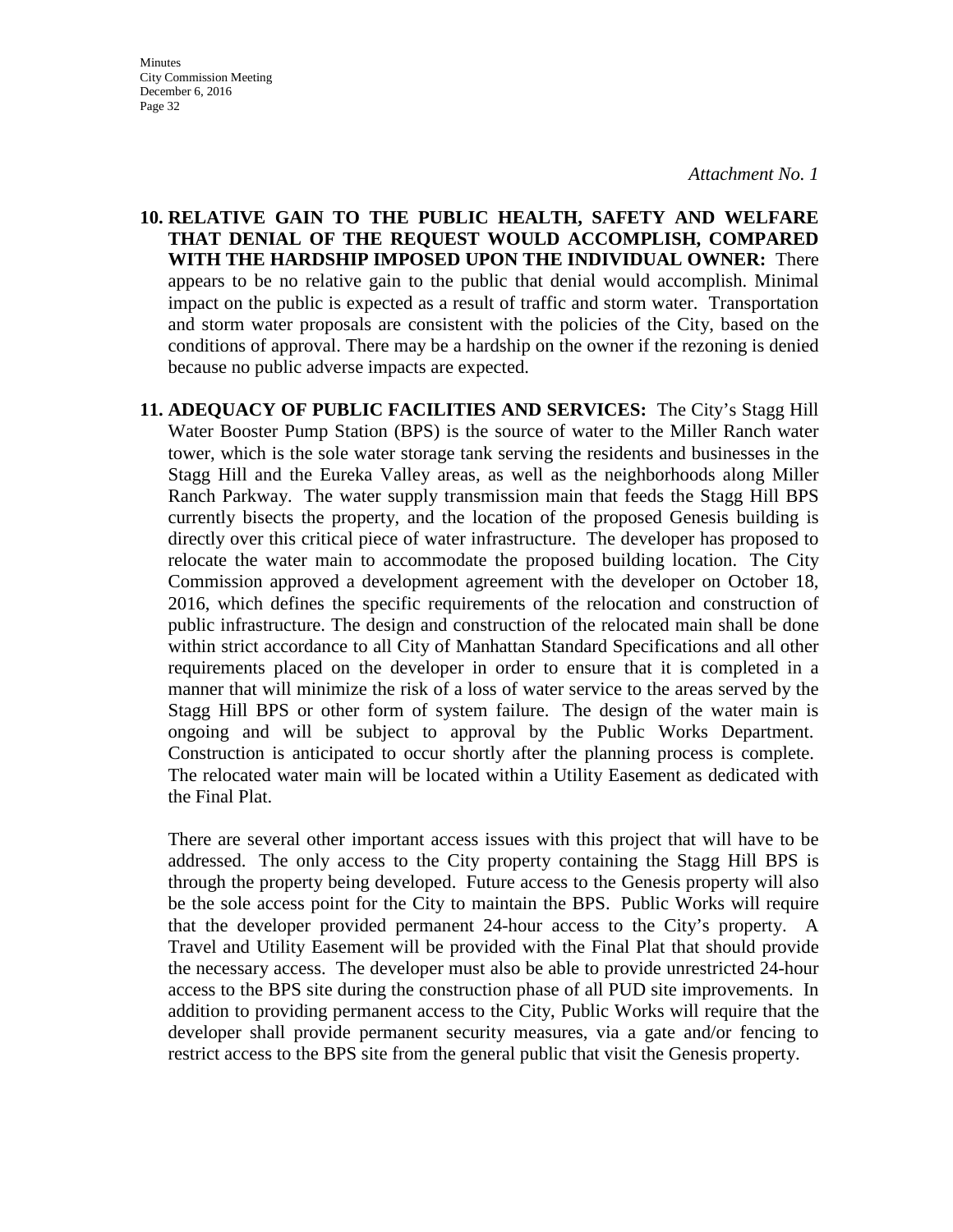**Minutes** City Commission Meeting December 6, 2016 Page 33

> Public Works staff strongly feels that construction of the proposed building and other site improvements should not be allowed to commence until the successful relocation of this water main has been completed and the Stagg Hill BPS has been returned to full operational capabilities; however, staff feels that there is no reason at this time for the Planning Board to withhold approval of the rezoning and Preliminary Development Plan.

> The Manhattan Fire Department has reviewed the Preliminary Development Plan and has determined that a fire hydrant should be located on the west side of the building. The location of the hydrant is to provide better access for fire apparatus in the unfortunate event of a fire. The hydrant location can be determined with the Final Development Plan.

#### **12. OTHER APPLICABLE FACTORS:** None

- **13. STAFF COMMENTS AND RECOMMENDATION:** City Administration recommends approval of the proposed rezoning of the Genesis Health Club PUD from PUD, Commercial Planned Unit Development to PUD, Commercial Planned Unit Development District, based on the findings in the staff report, with the following conditions of approval:
	- 1. The Permitted Uses shall include: Health and Fitness Clubs, as described in the application materials and shown on the Preliminary Development Plan.
	- 2. Signage shall be limited to signs proposed in the application, with the exception of the north pylon sign.
	- 3. The north pylon sign shall comply with the C-5, Highway Service Commercial District, where no one (1) sign is larger than 260 square feet and the digital graphic sign shall be no larger than 32 square feet.
	- 4. The digital sign proposed on the north pylon sign shall conform to the use limitations of digital graphic signs, as described in Section 6-110(B).
	- 5. Exempt signage described in Article VI, Section 6-102(A)(2)(a),(b),(c), (e),  $(h), (i), (j), (l), (m).$
	- 6. A tree preservation plan shall be provided with the Final Development for the existing tree line along Allison Avenue to ensure that adequate landscape screening of the site is provided for the neighborhood to the south. If it is determined that the existing trees cannot be preserved, the Final Landscape Plan shall be amended to provide the needed landscape screening.
	- 7. Landscaping and irrigation shall be provided pursuant to a Landscaping Performance Agreement between the City and the owner, which shall be entered into prior to issuance of a building permit.
	- 8. All landscaping and irrigation shall be maintained in good condition.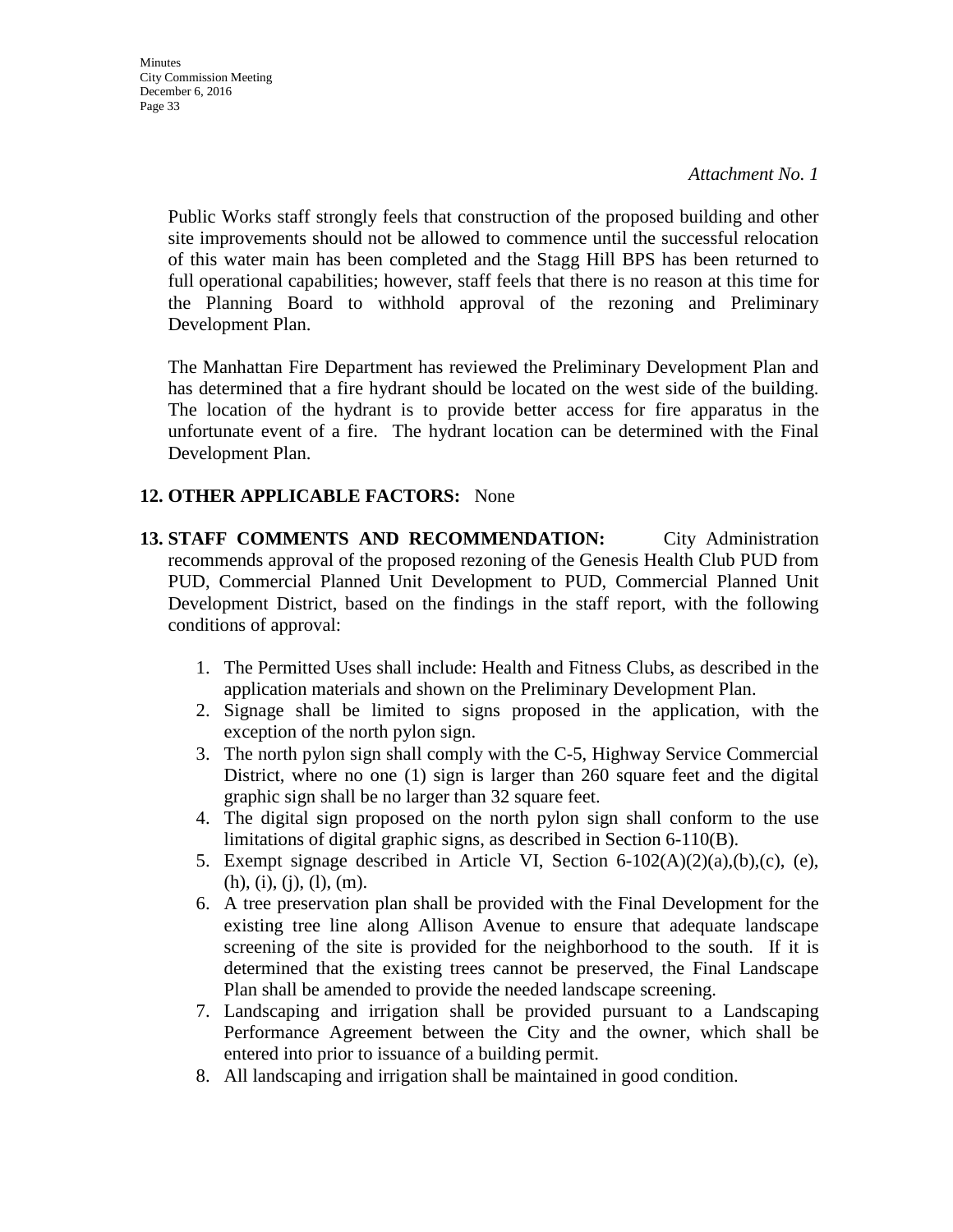- 9. The Drainage Plan shall be amended with the Final Development Plan showing that the proposed infrastructure will conform to the City's stormwater policy. The amended drainage report shall also analyze the downstream stormwater infrastructure to ensure adequate capacity is available.
- 10. A Restrictive Covenant on Real Estate related to maintenance and inspection of the proposed drainage improvements shall be filed with the Final Plat.
- 11. A minimum 5-foot wide sidewalk be installed, concurrent with the construction of the improvements in the PUD and maintained by the applicant, within the north side of the Allison Avenue right-of-way extending from the eastern edge of the development to the point where Allison Avenue turns to the south.
- 12. A paved path that provides a safe pedestrian route from the Allison Avenue sidewalk to the site's internal sidewalk shall be provided.
- 13. A fire hydrant shall be provided on the west side of the building, as per the Manhattan Fire Department's specification.
- 14. The water transmission main feeding the Stagg Hill Booster Pump Station shall be relocated and operational prior to the issuances of an occupancy permit for the building.

# **ALTERNATIVES:**

- 1. Recommend approval of the proposed rezoning of Genesis Health Club PUD from PUD, Commercial Planned Unit Development to PUD, Commercial Planned Unit Development District, stating the basis for such recommendation, with the conditions listed in the Staff Report.
- 2. Recommend approval of the proposed rezoning of Genesis Health Club PUD from PUD, Commercial Planned Unit Development to PUD, Commercial Planned Unit Development District, and modify the conditions, and any other portions of the proposed PUD, to meet the needs of the community as perceived by the Manhattan Urban Area Planning Board, stating the basis for such recommendation, and indicating the conditions of approval.
- 3. Recommend denial of the proposed rezoning, stating the specific reasons for denial.
- 4. Table the proposed rezoning to a specific date, for specifically stated reasons.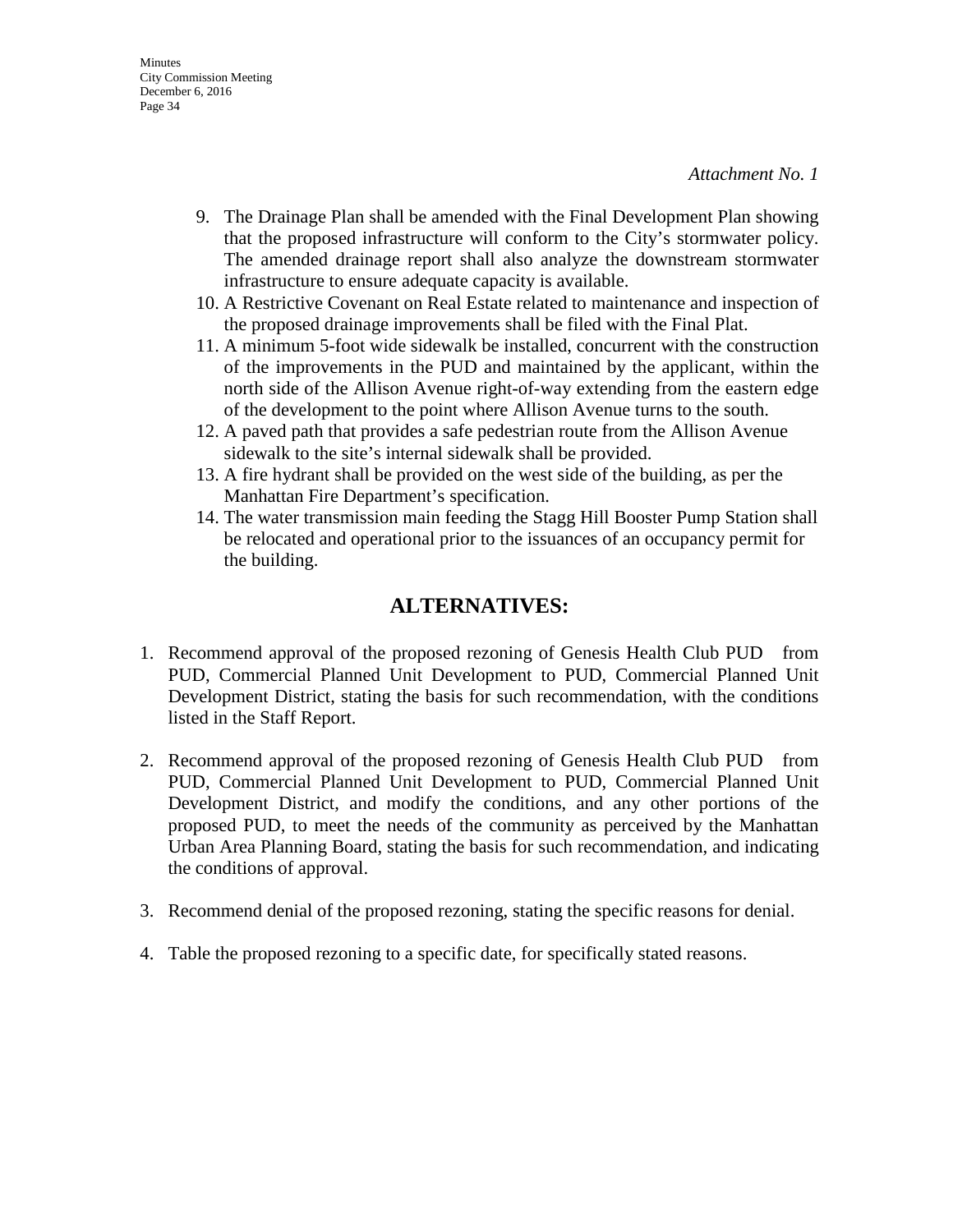Minutes City Commission Meeting December 6, 2016 Page 35

*Attachment No. 1* 

#### **POSSIBLE MOTION:**

The Manhattan Urban Area Planning Board recommends approval of the proposed rezoning of Genesis Health Club PUD from PUD, Commercial Planned Unit Development to PUD, Commercial Planned Unit Development District, based on the findings in the staff report, with the fourteen (14) conditions recommended by City Administration.

**PREPARED BY:** Chad Bunger, AICP, CFM

**DATE:** November 3, 2016

16023}SR}GenesisHealthClubRezone\_PUD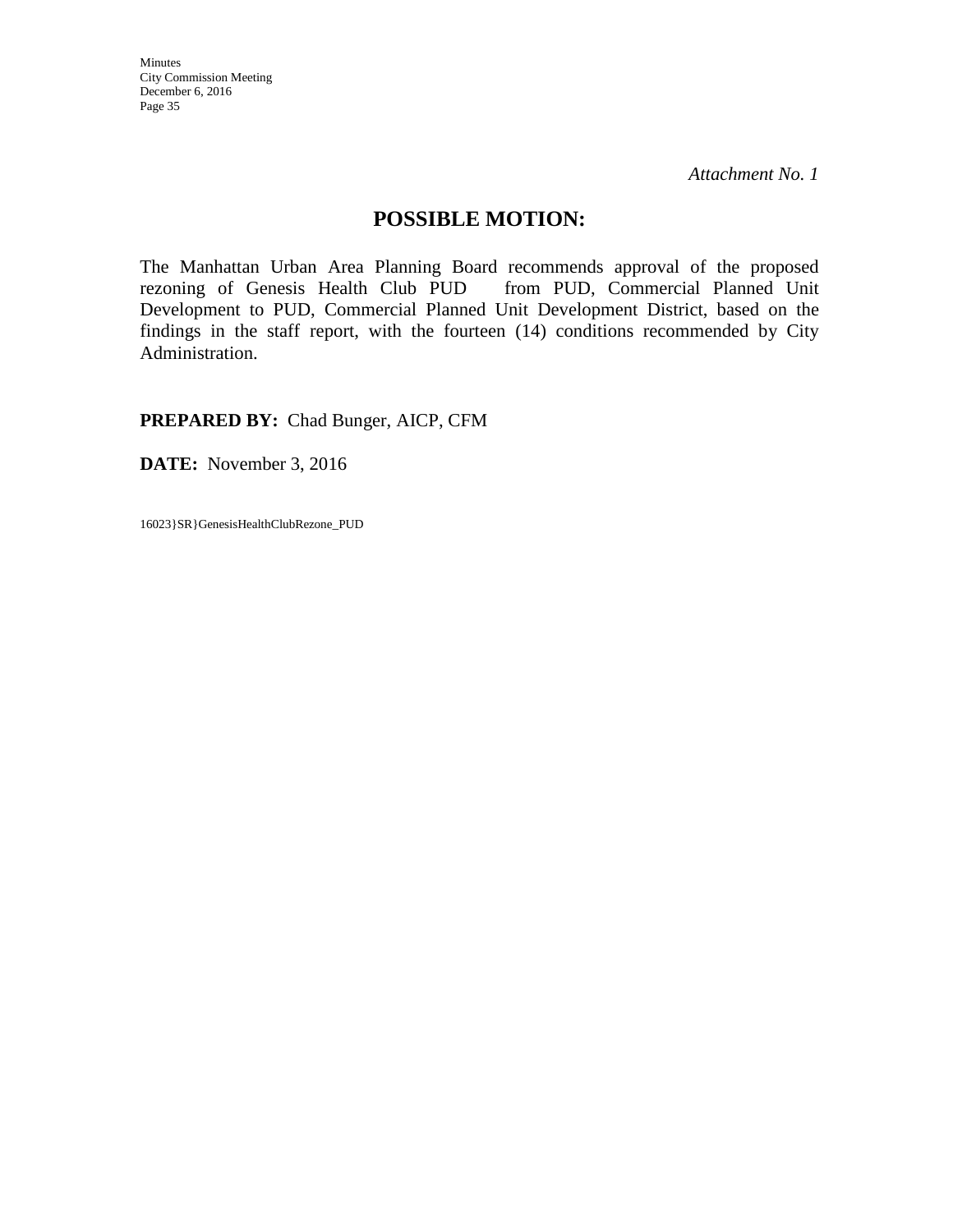#### **STAFF REPORT**

#### **ON AN APPLICATION TO REZONE PROPERTY**

**FROM:** R, Single Family Residential District with Airport Overlay

**TO:** R-1, Single Family Residential District with Airport Overlay

**APPLICANT/OWNER:** Aaron & Heather Tremblay – Autumn Hills, LLC

**ADDRESS:** 7595 Falcon Road, Riley, KS 66531

**LEGAL DESCRIPTION:** Stone Tract No. 1, Lot 1, Acres 2.85

**LOCATION:** The rezoning site is generally located approximately 150 feet south of the intersection of North Scenic Drive and Highland Ridge Drive, along the east side of North Scenic Drive.

**AREA:** The total area of the rezoning site is approximately 124,730 square feet in area, having a total dimensioned area of 350 feet in depth and 392 feet in length on its longest side

**DATE OF NEIGHBORHOOD MEETING:** October 4, 2016

#### DATE OF PUBLIC NOTICE PUBLICATION: October 31, 2016

#### **DATE OF PUBLIC HEARING: PLANNING BOARD:** November 21, 2016 **CITY COMMISSION:** December 6, 2016

## **THIRTEEN MATTERS TO BE CONSIDERED WHEN REZONING**

#### **1. EXISTING USE:**

The existing use of 120 North Scenic Drive is a single-family home, built in 1973. The home has an approximate square footage of 2,996. *(Note: Existing use information was obtained from the Riley County GIS web page)*

#### **2. PHYSICAL AND ENVIRONMENTAL CHARACTERISTICS:**

The rezoning site slopes upward toward the north. The east side of the lot in particular features steep slopes. The house is roughly centered within the lot. The home is accessed via a driveway off of North Scenic Drive. The subject site features thick vegetation, particularly on the east side of the lot.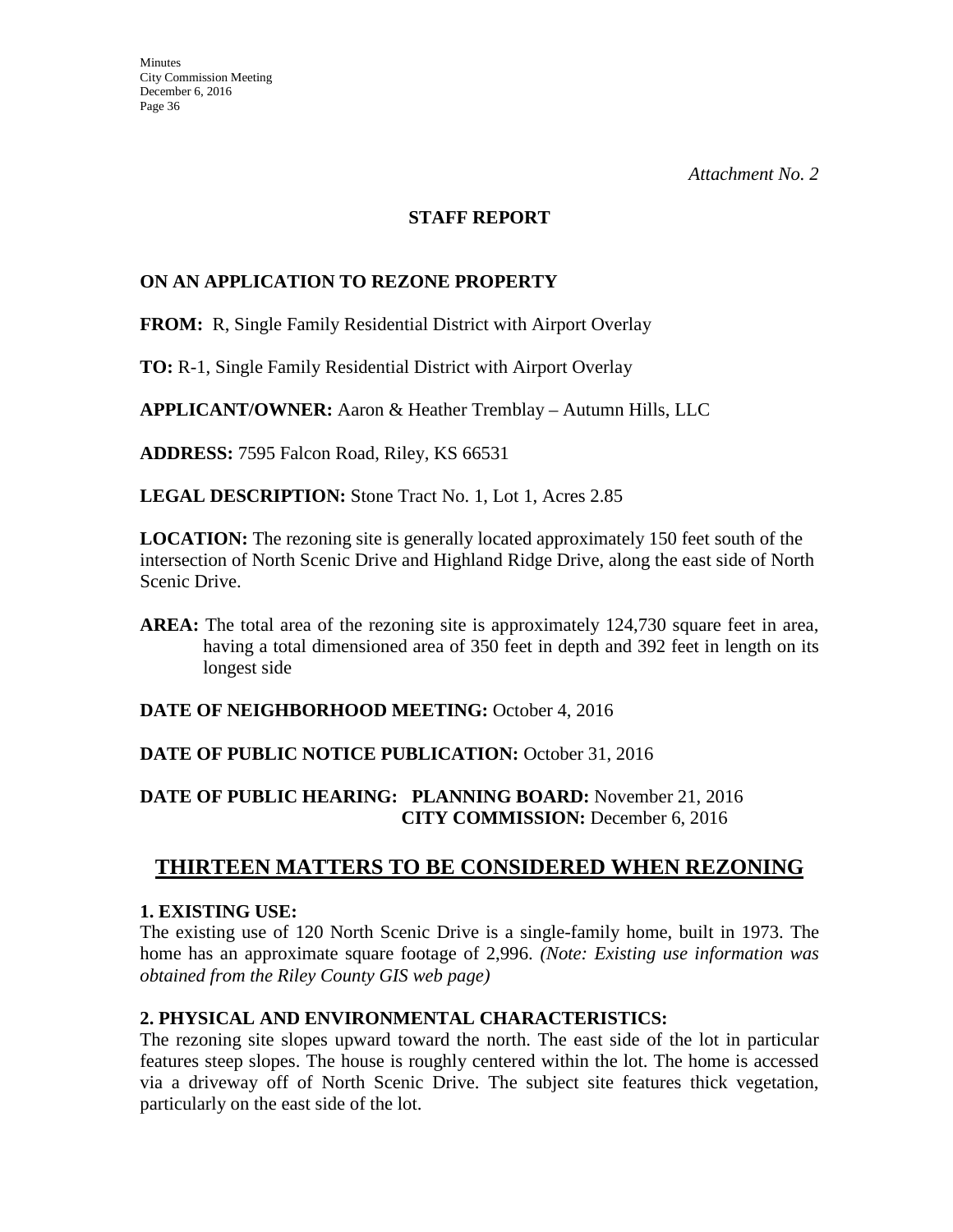#### **3. SURROUNDING LAND USE AND ZONING:**

- **NORTH:** The property directly to the north is an undeveloped portion of the Scenic Woods Planned Unit Development (PUD).
- **SOUTH:** The properties to the south include the Stone Pointe Addition Unit 2 Subdivision, zoned R, Single Family Residential District, as well as Stone Pointe Townhomes Residential Planned Unit Development (PUD).
- **EAST:** The property located directly to the east is also an undeveloped portion of the Scenic Woods Planned Unit Development (PUD).
- **WEST:** To the west of the subject site, across North Scenic Drive, is undeveloped land which is not within the City of Manhattan. It is unincorporated Riley County land zoned AG, Agricultural District.

**4. GENERAL NEIGHBORHOOD CHARACTER:** The surrounding neighborhood is primarily residential. The residential uses are predominantly single family homes. However, there are some townhomes located in the Stone Pointe Planned Unit Development. An apartment complex was approved with the Scenic Woods PUD immediately to the north of the subject site. Additionally, the area to the west of Scenic Drive exhibits some rural and agricultural characteristics, particularly

**5. SUITABILITY OF SITE FOR USES UNDER CURRENT ZONING:** The rezoning site consists of an approximately 124,730 square foot lot, which conforms to the minimum lot size requirements for a residential lot in the R, Single Family Residential zoning district. The lot is suitable for the uses under the current R, Single Family Residential district standards.

The subject lot comprises the Stone Tract No. 1 addition, which was platted, annexed into the City of Manhattan, and rezoned to R, Single Family Residential District in October 2010. The current zoning of the property is suitable for the current use, which is a single family home. However, the applicants are proposing to convert the single family home into a "Home Plus" facility, which is essentially a small-scale nursing home. Nursing homes are a Conditional Use is the R-1, Single Family Residential District, which is the reason for the rezoning request. The R District does not allow for nursing homes as either a Permitted or Conditional Use. "Home Plus" facilities are licensed by the Kansas Department of Aging and Disability Services, and the facility would house eight (8) seniors, specifically those with Alzheimer's disease or related dementias.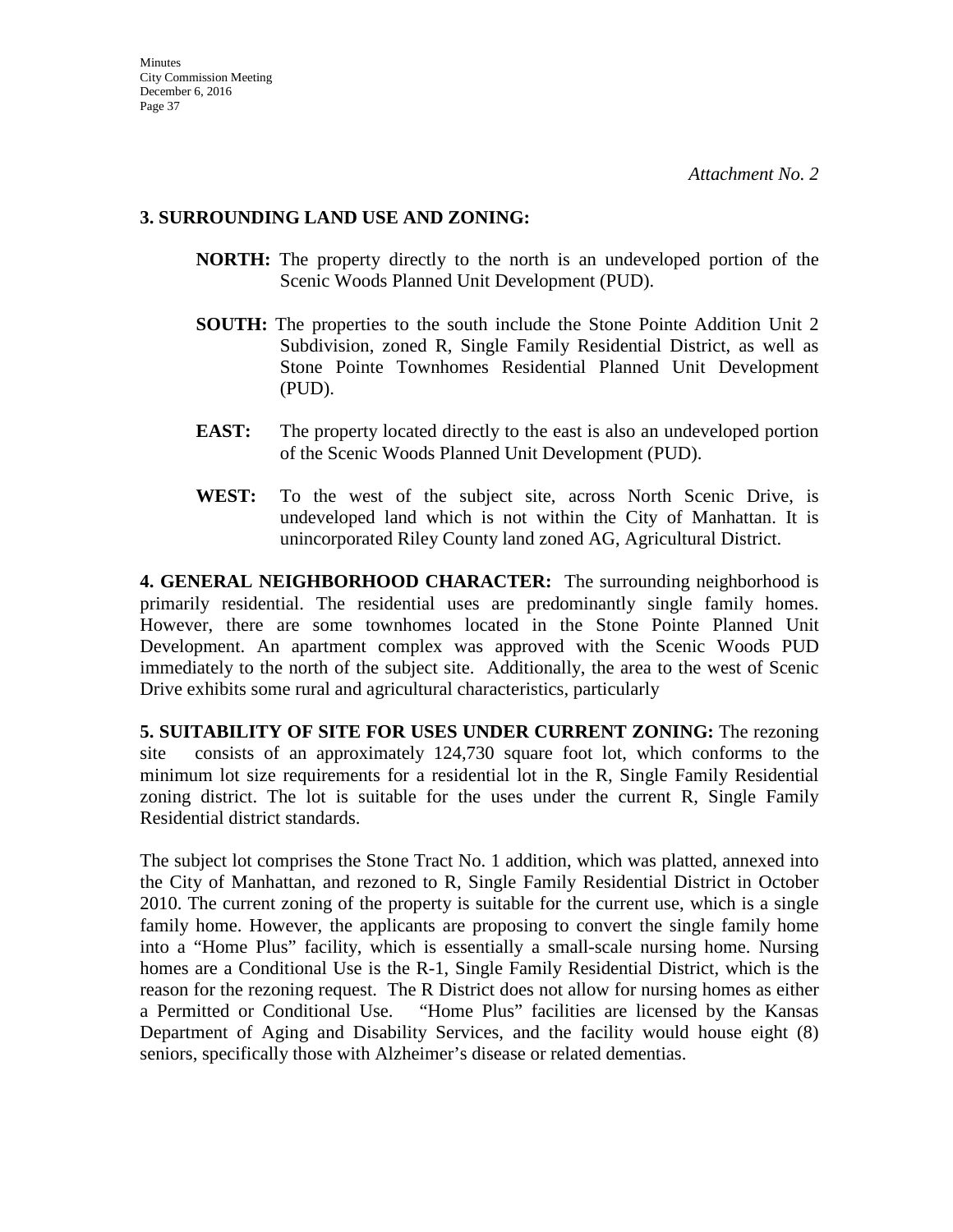**Minutes** City Commission Meeting December 6, 2016 Page 38

*Attachment No. 2* 

**6. COMPATIBILITY OF PROPOSED DISTRICT WITH NEARBY PROPERTIES AND EXTENT TO WHICH IT MAY HAVE DETRIMENTAL AFFECTS:** The proposed rezoning of the site from R, Single Family Residential to R-1, Single Family Residential, would have little, if any, detrimental effects on nearby properties. The differences between the "R" and "R-1" residential zoning districts are subtle, the primary difference being the density of the two districts. R, Single Family Residential District allows no more than one dwelling unit per 10,000 square feet. R-1, Single Family Residential District allows no more than one dwelling unit per 6,500 square feet, a slightly higher density. Nursing homes are allowed in the R-1 District by approval of a Conditional Use by the Board of Zoning Appeals.

The proposed rezoning, and subsequent conversion of the existing single family house into a "Home Plus" facility, would likely cause a minimal increase in traffic to the area. However, the proposed zoning use of the land and the activities taking place at the site would be consistent with the zoning of surrounding properties. The property directly to the southeast of the subject site annexed into the City and zoned R, Single Family Residential District, in December of 2006.

If the subject property is rezoned as proposed, Autumn Hills, LLC intends apply for a Conditional Use to the Board Zoning Appeals to convert the existing single family house on the site to the "Home Plus" facility. The current owners purchased the property because of the size of the existing home that could be converted into the "Home Plus" facility, while still maintaining the house-like atmosphere.

**7. CONFORMANCE WITH COMPREHENSIVE PLAN:** The Future Land Use Map of the Comprehensive Plan identifies the areas east of Scenic Drive as "Residential Medium to High Density" and Preserved Open Space designation. Additionally, the site is within the Conical Zone of the Manhattan Regional Airport, which has a range of density of 11 to 19 dwelling units per net acre. The Plan defines the primary policies regarding Medium to High Density Residential as:

#### *RMH 1: Characteristics*

*The Residential Medium to High Density designation should incorporate a mix of housing types in a neighborhood setting in combination with compatible non-residential land uses, such as retail, service commercial, and office uses, developed at a neighborhood scale that is compatible with the area's residential characteristics and in conformance with policies for Neighborhood Commercial Centers. Appropriate housing types may include combination of small lot single-family, duplexes, townhomes, fourplexes on individual lots. However, under a planned unit development concept, or when subject to design and site plan standards (design review process), larger apartment or condominium buildings may be permissible as well, provided the density range is complied with.*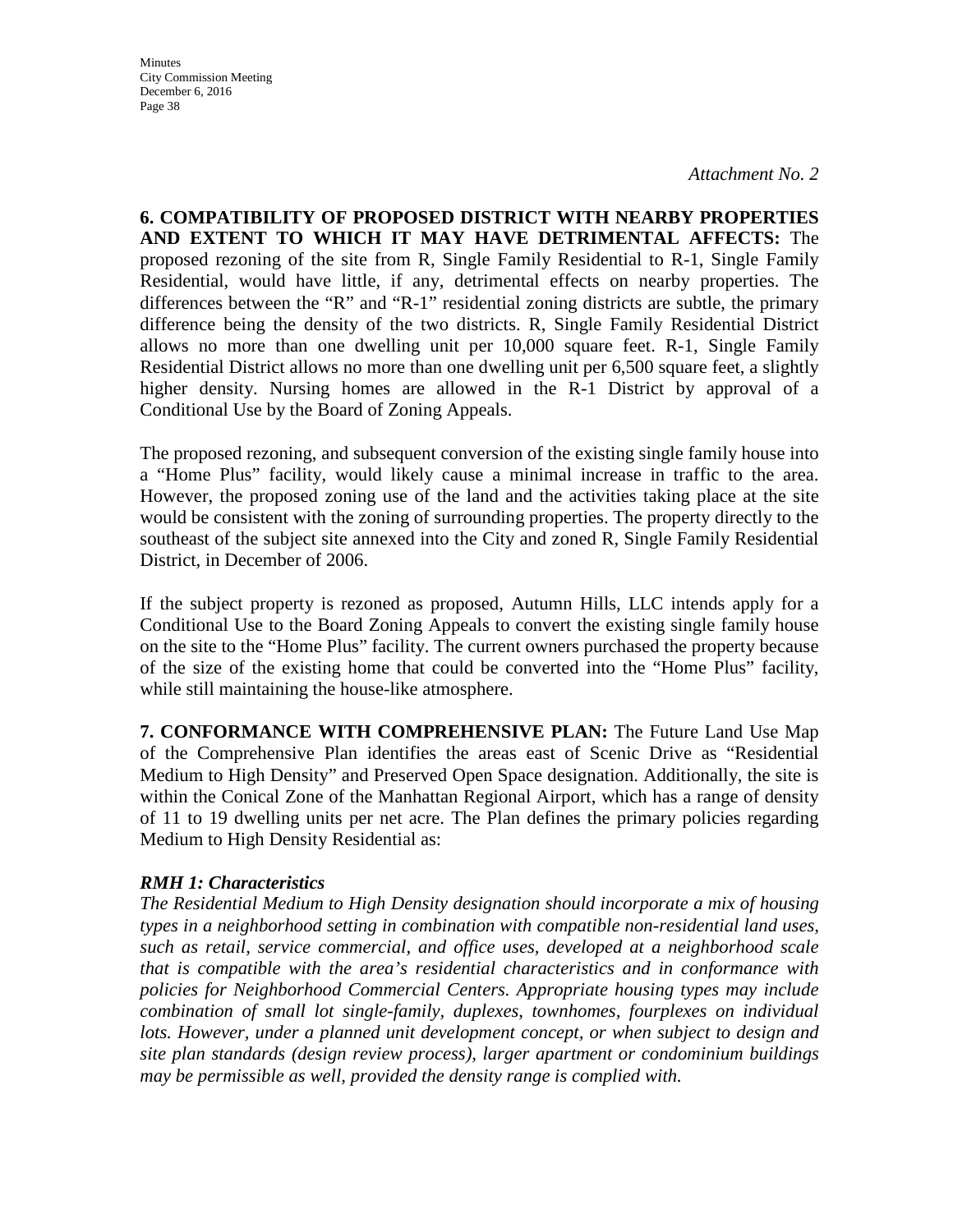#### *RMH 2: Appropriate Density Range*

*Densities within a Residential Medium to High Density neighborhood range from 11 to 19 dwelling units per acre.* 

### *RMH 3: Location*

*Locate Residential Medium to High Density neighborhoods close to an arterial street and bounded by collector streets where possible with a direct connection to work, shopping, transit, and recreational activities. The Residential Medium to High Density designation includes some of the older neighborhoods in the core area of the City as well as portions of newer planned neighborhoods outside the core area.* 

#### *RMH 4: Variety of Housing Styles*

*To avoid monotonous streetscapes, the incorporation of a variety of housing models and sizes is strongly encouraged in all new development, particularly when a single housing type (e.g., small-lot single-family or duplexes) is prevalent.* 

#### **8. ZONING HISTORY AND LENGTH OF TIME VACANT AS ZONED:**

10-4-10: Annexed by City Commission and zoned R, Single Family Residential District.

**9. CONSISTENCY WITH INTENT AND PURPOSE OF THE ZONING ORDINANCE:** The intent and purpose of the Manhattan Zoning Regulations is to protect the public health, safety, and general welfare; regulate the use of land and buildings within zoning districts to assure compatibility; and to protect property values.

The proposed rezoning is consistent with the intent and purpose of the Manhattan Zoning Regulations because the proposed lot size conforms to the minimum requirement of the R-1 District.

The R-1, Single Family Residential District is designed to provide a dwelling zone at a density no greater than one dwelling unit per 7,500 square feet. The existing single family home sits on a lot of about 124,709 square feet, and the applicants are proposing to convert this home into a small-scale nursing home facility, a Conditional Use in the proposed R-1 zoning district.

**10. RELATIVE GAIN TO THE PUBLIC HEALTH, SAFETY AND WELFARE THAT DENIAL OF THE REQUEST WOULD ACCOMPLISH, COMPARED WITH THE HARDSHIP IMPOSED UPON THE APPLICANT:** There would be no apparent gain to the public to the public health, safety, and welfare that would result from the denial for the request of the rezoning. Additionally, there are no anticipated adverse impacts to the public health, safety, and welfare that would result from the proposed rezoning.